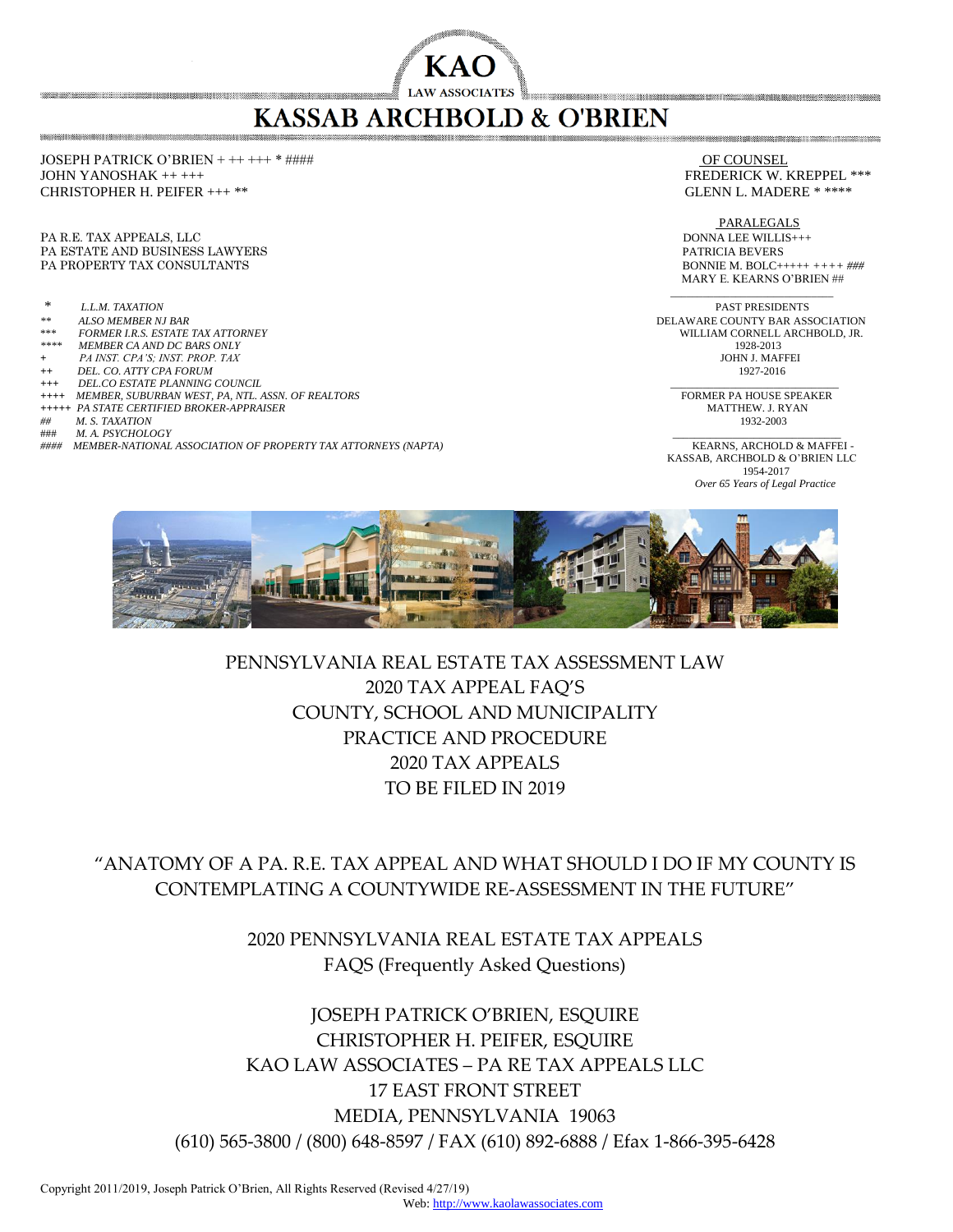## **"ANATOMY OF A PA. R.E. TAX APPEAL" TABLE OF CONTENTS**

| HOW ARE REAL ESTATE TAX RATES SET BY THE TAXING DISTRICTS?3             |  |
|-------------------------------------------------------------------------|--|
|                                                                         |  |
| WHAT IS THE COMMON LEVEL RATIO (CLR) WHAT DOES IT APPLY TO?4            |  |
|                                                                         |  |
|                                                                         |  |
|                                                                         |  |
|                                                                         |  |
|                                                                         |  |
| HOW DOES THE CLR INFLATE THE TAXABLE VALUE OF MY PROPERTY?7             |  |
|                                                                         |  |
|                                                                         |  |
| WILL THE COUNTY AUTOMATICALLY LOWER MY ASSESSMENT IF IT'S TOO HIGH?  8  |  |
|                                                                         |  |
| HOW CAN REDUCING REAL ESTATE TAXES INCREASE THE VALUE OF A PROPERTY?    |  |
|                                                                         |  |
|                                                                         |  |
|                                                                         |  |
|                                                                         |  |
| WHAT HAPPENS AT THE BOARD OF ASSESSMENT APPEALS HEARING? 11             |  |
|                                                                         |  |
| WHAT HAPPENS IF THE BOARD OF ASSESSMENT DENIES FULL RELIEF?  12         |  |
| WHAT INFORMATION MUST I PROVIDE ABOUT THE PROPERTY IN COURT?  12        |  |
|                                                                         |  |
|                                                                         |  |
| CAN A TAX APPEAL CASE BE SETTLED PENDING APPEAL? WHAT ABOUT             |  |
|                                                                         |  |
| IS THERE A DIFFERENCE BETWEEN REAL ESTATE VALUE AND BUSINESS VALUE? 14  |  |
| DO I HAVE TO PAY THE TAXES WHILE UNDER APPEAL? CAN I PAY UNDER PROTEST? |  |
|                                                                         |  |
| DO LONG-TERM LEASES AFFECT FAIR MARKET VALUE/ASSESSMENT? 15             |  |
| HOW DOES ENVIRONMENTAL CONTAMINATION AFFECT THE ASSESSMENT?  15         |  |
|                                                                         |  |
| WILL MY TOTAL TAXES INCREASE WITH A COUNTYWIDE RE-ASSESSMENT? 16        |  |
| CAN I ASK THAT MY PROPERTY BE ASSESSED AT BASE YEAR VALUE? 16           |  |
| WHAT LAW GOVERNS TAX ASSESSMENT APPEALS IN PENNSYLVANIA? 17             |  |
|                                                                         |  |
| SHOULD I USE THE SERVICES OF AN ATTORNEY OR A "TAX CONSULTANT" TO       |  |
|                                                                         |  |
|                                                                         |  |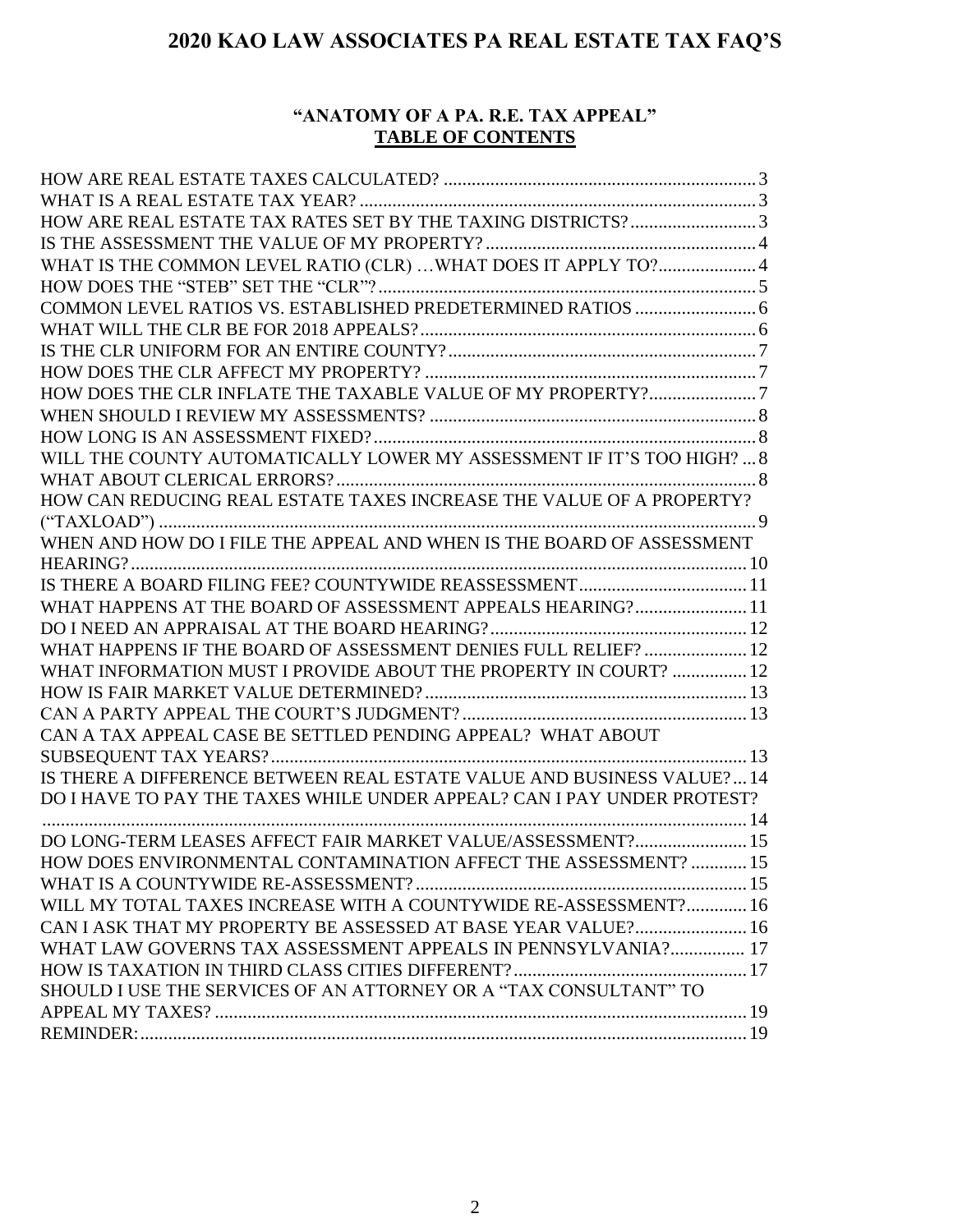#### **HOW ARE REAL ESTATE TAXES CALCULATED?**

<span id="page-2-0"></span>Real estate owners in Pennsylvania typically pay real estate taxes to the county, municipality (township, borough or city) and school district ("taxing districts") in which the property is located based upon the dollar assessment of that property set by the County, multiplied times its tax millage (rate) for a separate tax in each taxing district.

Since "millage"  $[10$  "mills" equals one percent  $(1\%)$  or really the tax rate is set each year by each taxing district, the taxes imposed upon a particular parcel of real property are the total of all of the tax millages imposed by the various taxing districts multiplied by the assessment of the property. For example, a warehouse in Yeadon Borough, Delaware County assessed at \$1,000,000 in 2019, where the 2019 County millage is 5.4610, Borough millage is 9.8900 and on July 1, 2018-19 William Penn School District millage is 46.000, or a total of 61.3510 mills is equal to  $6.13510\%$  or \$61,351 per \$1,000,000 of assessment. By contrast, the same \$1 million of assessment in 2019 would pay \$28,429.50 for a property in Marple Township, Delaware County (total 28.4295 Mills) and \$56,496.20 in Sharon Hill (total 56.4962 Mills) and \$44,250.60 in Springfield (total 44.2506 Mills). Taxes in other PA counties and other municipalities are determined in the same manner.<sup>1</sup> And as you will learn the \$1,000,000 in assessment in Delaware County in 2016 is deemed to be 67.8% of fair market value or \$1,474.926 however and for 2017, a CLR of 65% or \$1,538,462, with a 61.1% CLR in Delaware County for 2018 a \$1,000,000 assessment is deemed to be worth \$1,636,661 and with a CLR of 58.1% in Delaware County for 2019 a \$1,000,000 assessment is deemed to be worth \$1,721,17. (Technically the CLR the TED as STEB issued in 2019 CLR is based upon 2017 sales and is used as the 2019 CLR for Tax Appeals)

#### **WHAT IS AN APPLICABLE REAL ESTATE TAX YEAR?**

<span id="page-2-1"></span>County and Municipality (city/borough/township) taxes are imposed on a calendar year basis, with the school districts being on a July 1 to June 30 fiscal year. This differs somewhat in Philadelphia and Allegheny Counties as do some of the other general rules in this overview. In Third Class Cities, there are separate assessment systems often covering more than one tax year, differing tax rates on land and buildings (e.g. Allentown, Lehigh County) and/or different appeal dates. (e.g. September 1, 2017 for Triennial for 2018-2019-2020 in Chester City, Delaware County)

#### **HOW ARE REAL ESTATE TAX RATES SET BY THE TAXING DISTRICTS?**

<span id="page-2-2"></span>Each taxing district generally sets its tax rate for each ensuing tax year's projected budget needs late in the preceding year, e.g., the County and Municipalities usually vote in December 2018 to set their 2019 budget to set their Calendar Year 2019 tax rate in mills. The school rate is set for a July 1 to June 30 fiscal tax year although the calendar year in which the school tax year begins is the assessment year, e.g. the school district uses the "2019" Calendar year assessment for the July 1, 2019 – June 30, 2020 fiscal tax year. (Except Philadelphia)

<sup>&</sup>lt;sup>1</sup> Examples: Berks, Bucks, Dauphin, and Chester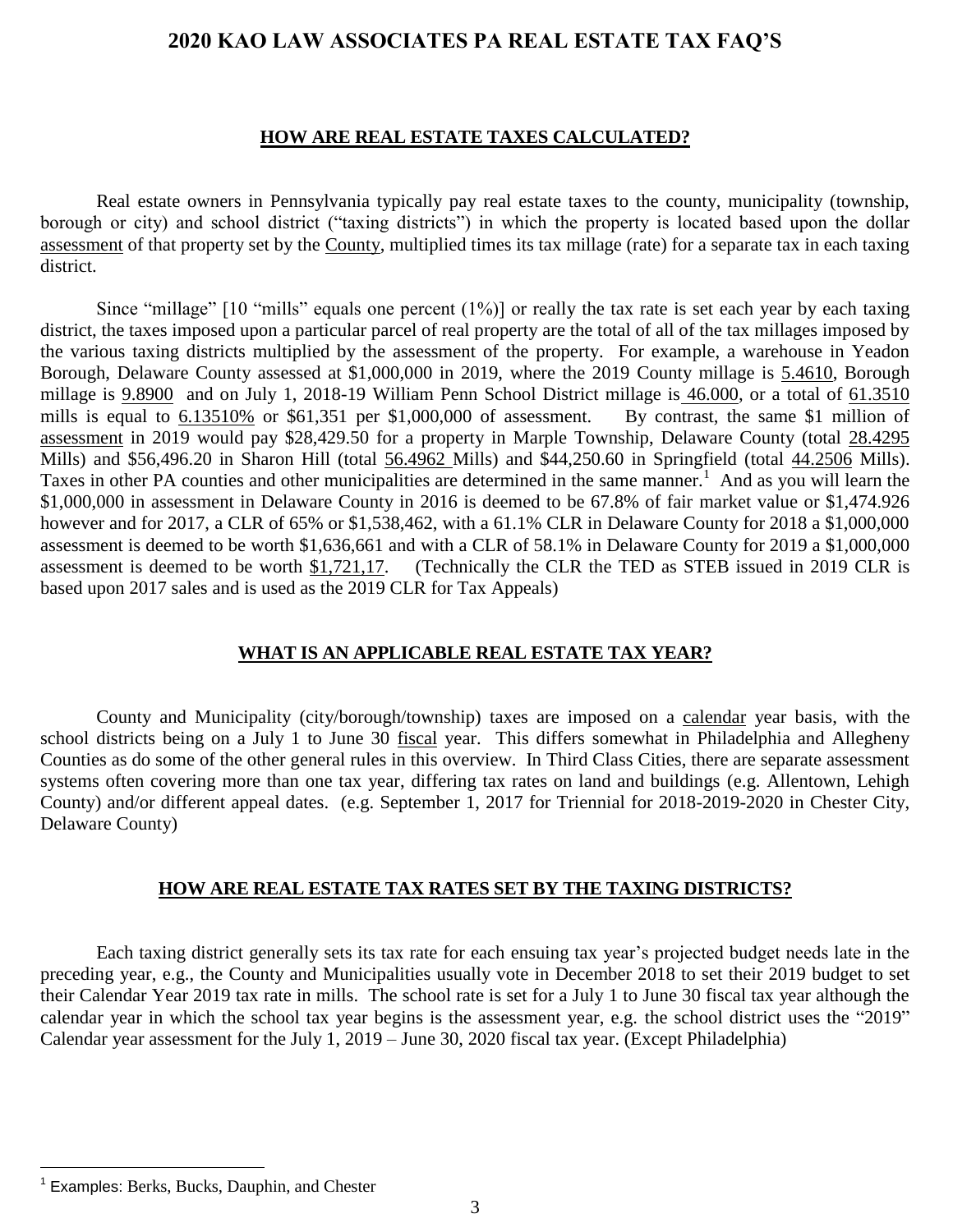#### **IS THE ASSESSMENT THE VALUE OF MY PROPERTY?**

<span id="page-3-0"></span>Your assessment may (rarely) be the actual current market value of your property, or it may represent, depending upon your County, only a percentage of the value (the County Predetermined Ratio (PDR) or the Common Level Ratio (CLR). As more fully explained below, a Delaware County property assessed at \$1,000,000.00 in 2016 was presumed by the County to be worth 100% of its 1998 Base Year Value **or** \$1,000,000 effective in 2000 when Delaware County last implemented a Countywide Reassessment. (Chester and Montgomery Counties have 1996 Base Years for their revaluation effective January 1, 1998) (The Delaware County assessment divided by the 65% CLR of 2017 – published by TED (formerly known as STEB) in July 2016 and applied to 2017 – value is  $$1,538,461$  the same as this sum times 65% or  $$1,000,000$ .

While the Delaware County 2017 ratio was 65%%, the ratio for 2018 was 61/5% and 2019 was 58.1%. The ratio for 2020 countywide is not yet available. As discussed further in these FAQ's, if Delaware County's planned 2021 Re-Assessment goes into effect, it would raise its predetermined assessment ratio to 100% probably of the 2019 ("Base Year") value. But of course, the tax years 2019 and 2020 would not be affected by the Re-Assessment because they are prior thereto.

#### **WHAT IS THE COMMON LEVEL RATIO (CLR) AND**

#### **WHAT TAX YEAR DOES IT APPLY TO?**

<span id="page-3-1"></span>The Common Level Ratio is a mathematical ("arithmetic mean") averaging of arms length sales of real properties in a County in a particular calendar year compared to their actual assessments using "statistically acceptable techniques", which is computed by the Pennsylvania Tax Equalization Division (TED) formerly known as the State Tax Equalization Board (STEB) each year for each County in the State. As real estate values (and sales prices) rise, the ratio of assessment, CLR, tends to fall. As prices fall, the CLR rises. The Common Level Ratio for a particular year, say, 2004, was the average of sales to assessments in 2002, which was published by STEB on June 30, 2003, and was utilized for the 2004 tax year. The Delaware County 2002 indicated data or 87.2% ratio (to be applied to the 2004 Tax Year), so the Predetermined Ratio of 100% was applied to the assessment in 2004 under the law prior to the Downingtown case. (discussed below) The data indicated a ratio for Delaware County in 2003 of 79.5% so the rate to be applied to appeals for the 2005 was the 79.5% CLR because it had fallen below the 85% rule (15% variance from the Predetermined Ratio). The 2004 data was 72.5% ratio that applied for the 2006 Tax Year and the 2005 Delaware County data resulted in a 64.7% and was applied to appeals of the 2007 tax year. The 2016 data indicated a ratio of 67.8% was applied to 2018 and so on. A comparison of some County TED/STEB  $^2$ CLRs is as follows:

<sup>&</sup>lt;sup>2</sup> As a result of Act 2 of 2013 the STEB became part of the Department of Community and Economic Development (DCED) and is referred to as the Tax Equalization Division (TED) within the DCED.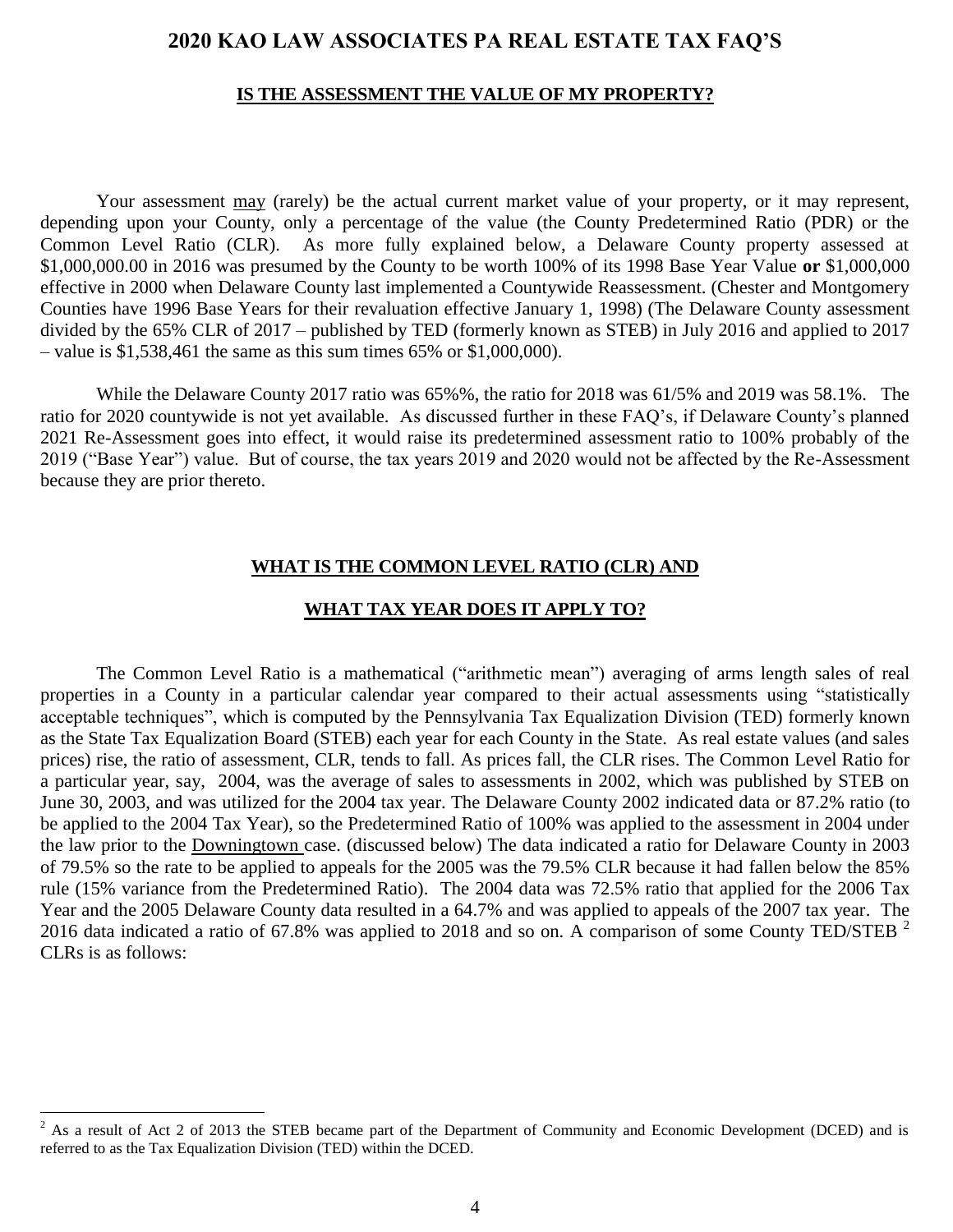| <b>TAX YEAR</b>   | Berks  | <b>Bucks</b> | <b>Chester</b> | <b>Delaware</b> | <b>Dauphin</b> | <u>Lancaster</u> | Lehigh  | <b>Montgomery</b> | York   |
|-------------------|--------|--------------|----------------|-----------------|----------------|------------------|---------|-------------------|--------|
| 2008 (2006 data)  | 68.10% | 9.10%        | 51.80%         | 61.10%          | 71.30%         | 76.60%           | 27.90%  | 50.70%            | 76.10% |
| 2009 (2007 data)  | 65.70% | 9.40%        | 51.70%         | 58.30%          | 68.50%         | 73.6 %           | 27.00%  | 50.80%            | 76.00% |
| 2010 (2008 data)  | 67.70% | 9.70%        | 53.00%         | 61.30%          | 70.50%         | 73.9 %           | 28.60%  | 54.00%            | 78.50% |
| 2011 (2009 data)  | 70.10% | 10.90%       | 55.40%         | 64.20%          | 70.60%         | 75.20%           | 32.20%  | 56.10%            | 79.90% |
| 2012 (2010 data)  | 73.20% | 11.30%       | 56.00%         | 73.50%          | 67.50%         | 76.50%           | 35.70%  | 58.00%            | 83.70% |
| 2013 (2011 data)  | 77.90% | 10.80%       | 59.00%         | 72.00%          | 72.60%         | 78.80%           | 35.60%  | 62.00%            | 86.50% |
| 2014 (2012 data)  | 78.10% | 11.00%       | 60.20%         | 74.00%          | 76.30%         | 80.60%           | 100.00% | 63.40%            | 89.20% |
| 2015 (2013 data)  | 76.30% | 10.80%       | 57.70%         | 67.80%          | 74.20%         | 79.10%           | 102.60% | 57.50%            | 88.00% |
| 2016 (2014 data)  | 75.60% | 11.30%       | 55.40%         | 67.80%          | 74.50%         | 77.50%           | 100.40% | 56.20%            | 89.30% |
| 2017 (2015 data)  | 74.30% | 11.10%       | 53.80%         | 65.00%          | 73.20%         | 75.50%           | 99.00%  | 56.1%             | 88.00% |
| 2018 (2016 data)  | 72.30% | 10.90%       | 53.00%         | 61.10%          | 73.10%         | 100%             | 95.70%  | 54.10%            | 86.80% |
| 2019 (2017 data)  | 68.50% | 10.40%       | 51.30%         | 58.10%          | 70.90%         | 69.20%           | 92.90%  | 50.90%            | 85.90% |
| 2020 (2019 data)  | 62.20% | 9.40%        | 49.30%         | 56.40%          | 66.30%         | 87.00%           | 84.30%  | 49.30%            | 81.90% |
| <b>Base Year</b>  | 1992   | 1972         | 1996           | 1998            | 2001           | 2015             | 2013    | 1996              | 2006   |
| <b>Reval Year</b> | 1994   | 1972         | 1998           | 2000            | 2001           | 2018             | 2013    | 1998              | 2006   |

#### **HOW DOES THE "TED" SET THE "CLR"? (New Name)**

<span id="page-4-0"></span>The Pennsylvania Tax Equalization Division (TED) is supposed to annually review all sales and related data actually occurring in a particular calendar year in each County (say 2016), and by June of the following year, e.g., June of 2017, it publishes what it determines mathematically (with appropriate adjustments) to be the Common Level Ratio (a type of average) of assessments to sales in each County for a particular year, say 2017. These ratios are then applied to the tax year following the June publication, e.g. published in June of 2018 for the 2019 tax year in the example above.

"The statistically acceptable technique which the Board used for the 2017 Common Level Ratio is to determine the arithmetic mean of the individual sales ratios for every valid sale received from the county for the calendar year 2017. The methodology used is to include every valid sale from 1% to 500% to compute an average mean. Using this average mean as a base, the State Tax Equalization Board has defined high and low limits by multiplying and dividing this computed average mean by 4. After the high and low limits are defined, the extreme upper sales ratio limit is 200%. Using these computed limits, the State Tax Equalization Board has utilized the valid sales, rejecting those sales which exceed the limits. The resulting arithmetic mean ratio is the ratio which the State Tax Equalization Board is certifying as the Common Level Ratio for each county for 2017".<sup>3</sup>

<sup>&</sup>lt;sup>3</sup> State Tax Equalization Board 400 North St., 4th Floor | Commonwealth Keystone Bldg. | Harrisburg, PA 17120-0225, Notice dtd. 5.16.18 |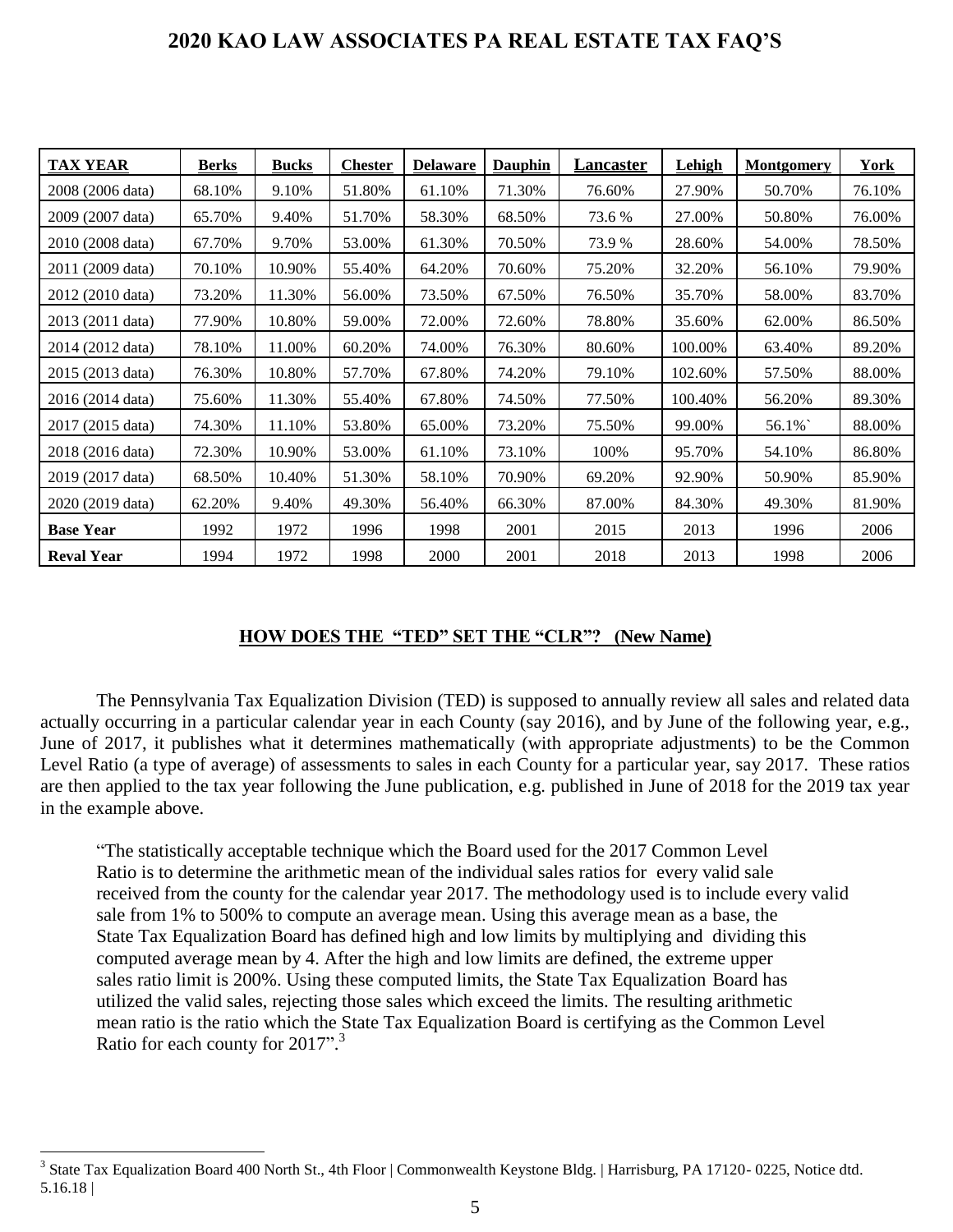#### **COMMON LEVEL RATIOS VS. ESTABLISHED PREDETERMINED RATIOS**

<span id="page-5-0"></span>Owners of real estate in eastern, central and southeastern Pennsylvania, Bucks County, Berks County, Chester County, Delaware County, Lancaster County, Lehigh County, Montgomery County and Northampton County, Pennsylvania should be particularly careful with regard to their real estate tax assessments and the **August 1, 2019** filing date (Aug. 15, 2019 for Berks County) for the 2020 assessment appeals. (Philadelphia – October 7, 2019) (for 2020)

For example, in 1998, Delaware County assembled real estate information and valuations from 1998 sales (the "Base Year") to put into place a countywide real estate reassessment starting in tax year 2000. Thus, beginning 2000, the assessments on properties in Delaware County were supposed to be 100% (the "Established Predetermined Ratio" or "PDR") of the value of the property, or equal to the value in 1998 ("the 1998 Base Year"). Montgomery and Chester County have a PDR of 100% of the 1996 Base year; Berks County has a 100% PDR of the 1994 Base year, Philadelphia is 100% for 2014 (and as of 2018 claims to be set at current market value).. Bucks County - with a 2017 CLR of 11.1% - has not had a reassessment since 1972!

Prior to a December 2006 decision of the Pennsylvania Supreme Court in Downingtown Area School District v. Chester County Board of Assessment Appeals and Lionville Station S.C. Associates, 913 A.2d 194 (2006), the law in Pennsylvania was that a county could use an "Established Predetermined Ratio" (i.e. a percentage of the Base Year Value against the current fair market value) until such time as the Common Level Ratio (CLR) of assessments to values then published by STEB for the second year before the appealed tax year, e.g. 2004 for 2006, or 2005 for 2007, varied by more than 15% from the ratio used by the County. In Delaware County, a 100% Predetermined Ratio (of the 1998 Base Year Value) was chosen but 75%, 50% or 25% of Base Year is used in some other Counties in PA depending on Class and is not unusual. This would mean that until the CLR for Delaware County dropped below 85% or rose above 115% of the 100% ratio, the 100% PDR had to be used by Delaware County even when the CLR was e.g. 87.2% for the 2004 tax year. Downingtown stands for the proposition among other things a taxpayer is no longer bound to the 100% PDR in years where there is less than a 15% variance between the CLR and the PDR. Therefore, if the CLR is 88% and the PDR is 100%, the 88% would apply even though less than 15% from 100%. Unfortunately, some recent Commonwealth Court decisions suggest that the holding was limited to Downingtown. The Pennsylvania Supreme Court in Downingtown, held this 15% variable to be unconstitutional in 2006. Note that the PA Legislature, in the recodification and consolidation of PA's tax assessment law: Act 93 of 2010, referred to as Consolidated County Assessment Law ("CCAL"), (effective January 1, 2011) left this provision in the new statute.

Unfortunately, the application of **Downingtown** has not been easy with the Commonwealth Court dragging its feet all the way!

#### **WHAT WILL THE CLR BE FOR 2020 APPEALS?**

<span id="page-5-1"></span>The City of Philadelphia underwent a Citywide Reassessment in 2014 using 2014 year as the valuation date for its purported 100% Market Value Reassessment. In 2017 the City issued assessment increases for primarily commercial and investment properties. This has been challenged as a result of a decision called Valley Forge Towers relating to a Montgomery County case in which the Pennsylvania Supreme Court held that it was unconstitutional for a School District to selectively appeal different types of property, i.e., commercial vs. residential differently by simply "cherry picking" the expensive commercial properties. This is still being litigated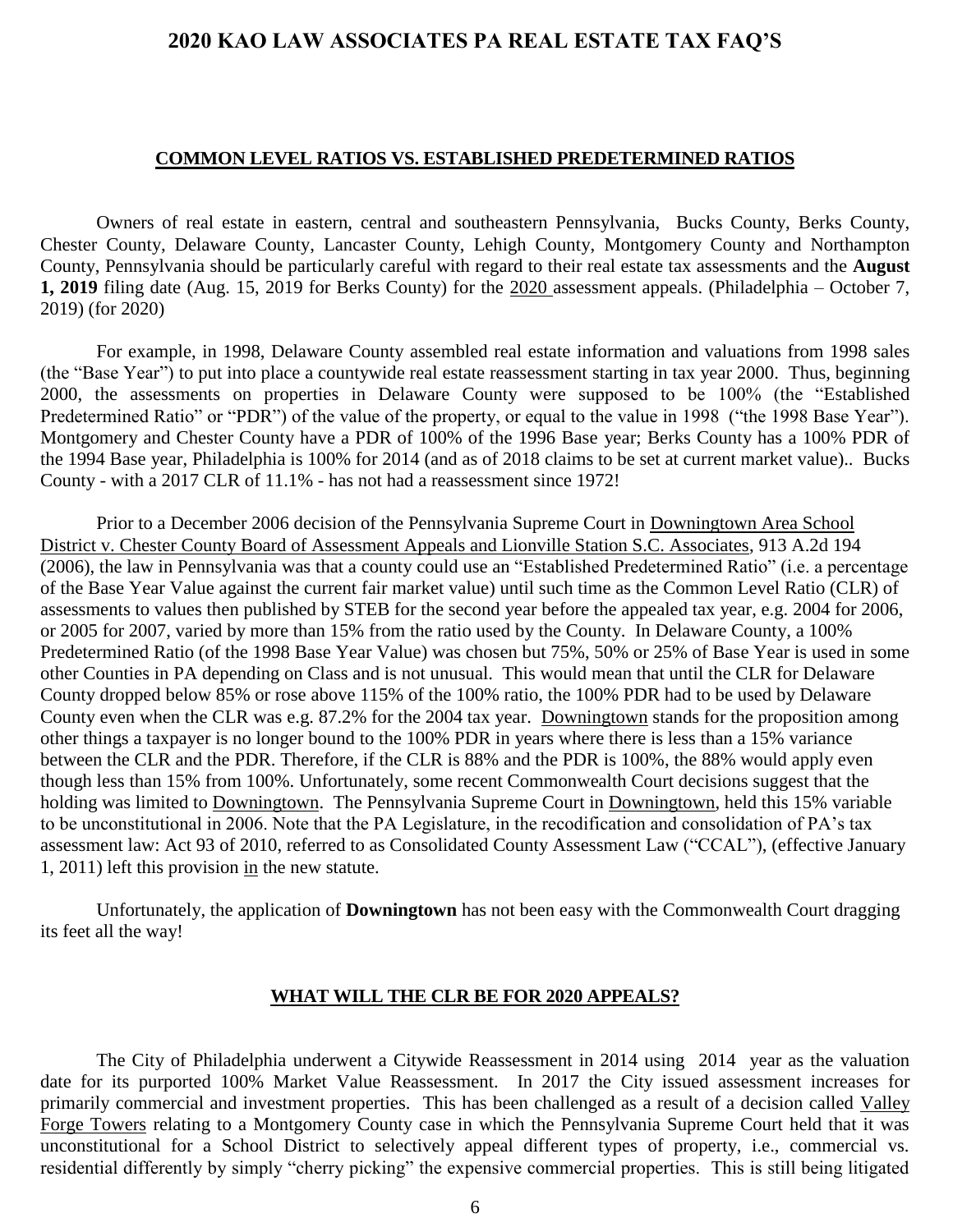in Philadelphia and on March 31, 2018 the City announced new assessments for all of its over Five Hundred Thousand (500,000) parcels in the City of Philadelphia supposedly issuing current market value assessments on all properties.

Preliminary information and analysis of 2018 sales indicates that the ratio of assessments to sales in e.g. Delaware, Chester, and Montgomery Counties in 2018, which will be published (with all other County CLR's) on or about June 30, 2019, and applicable to the 2020 tax year, will remain close to the present CLR and will stay close to the 2019 CLR's (used for 2019 appeals) because the drastic drop in real estate values has leveled out since 2008 and in some instances, started back up. But as sales prices continue to rise it results in slowly decreasing CLRs. Data may reveal 2018 as the year when the market levels out or to slightly increasing prices forces the CLR's back down slightly. But a lower CLR suggests a higher presumed fair market value when divided into the assessment.

#### **IS THE CLR UNIFORM FOR AN ENTIRE COUNTY?**

<span id="page-6-0"></span>Since the Common Level Ratio is an average of sales of properties throughout a County, and since the actual experience has been that in newer growing communities in one part of a County there are usually significant increases in value, whereas in the other, older and often urban, industrial and commercial areas, there has been little or no appreciation, the ratio can have a significant effect. Since the CLR is not weighted by TED/STEB for value, location, or use, but simply by transaction, an average of even 65% in e.g. Delaware County could mean that in reality, properties in the more prosperous parts of the County are actually selling in the 35-50% assessment range, while properties in the other, more distressed or industrial part of the County are at 90-100% or above, because there are more of the smaller, higher percentage ratio transactions. So far, the Commonwealth Court, notwithstanding the Downingtown decision that you should be assessed the same as "similar properties in the neighborhood", has not been too receptive to this argument.

### **HOW DOES THE CLR AFFECT MY PROPERTY?**

<span id="page-6-1"></span>To put it very simply, if you own e.g., an industrial facility in one of the eastern communities of e.g., Delaware County, that is currently assessed at \$10,000,000 and for example, it actually has a level fair market value in August 2000-2003 of \$10,000,000, you could not have obtained an assessment reduction in the 2004 tax year because 100% (the PDR) of \$10,000,000 would have still been \$10,000,000 (See contra, *Downingtown* which is probably only prospective). Had you appealed the 2019 assessment by 8/1/18, assuming that the property still had a fair market value of \$10,000,000, however, when the final applicable Common Level Ratio for 2019 was 58.1%, you could reduce your assessment by  $$4,190,000$  ( $$10,000,000 \times 58.1\% = $5,810,000$ ) and reduce your real estate taxes accordingly. In a community where total county, municipal, and school millages are say, 35 mills, or 3.5%, a \$4,190,000 assessment reduction could save you \$146,650 per year, or more, if millage rates were higher.

#### **HOW DOES THE CLR INFLATE THE TAXABLE VALUE OF MY PROPERTY?**

<span id="page-6-2"></span>Put another way, if your Delaware County property is currently assessed and worth say \$10,000,000 in 2019, a 58.1% CLR (remember it is the 2017 CLR applied to 2019) means that the presumed fair market value is \$17,211,703. (\$10,000,000  $\div$  .58.1), which is \$7,211,703 more than the \$10 million fair market value (assuming a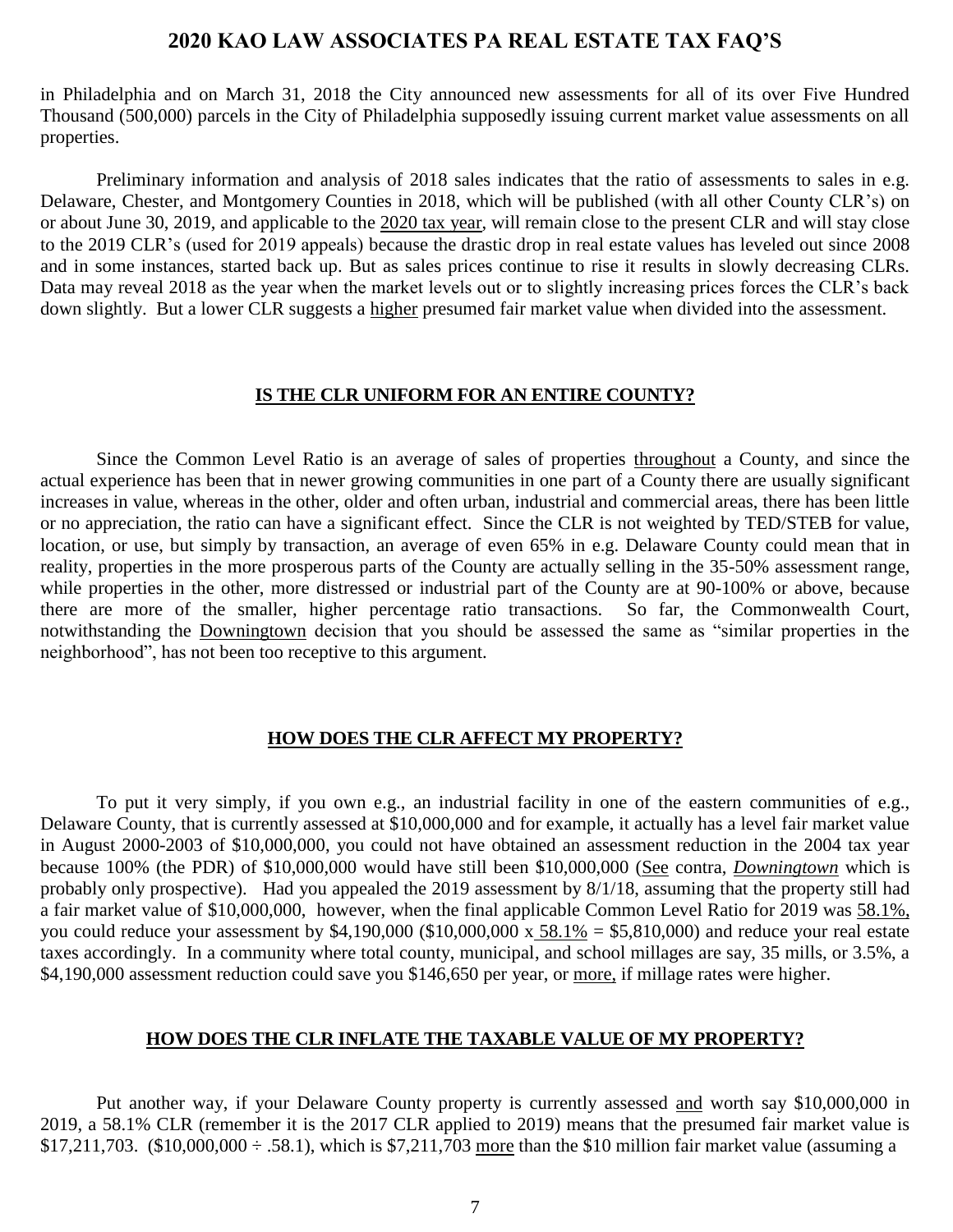credible and competent appraisal). This property should be assessed in 2019 at \$5,810,000 or \$4,190,000 lower than the property's \$10,000,000 assessment, and if the total tax rate for County, Municipality and School District were 35 mills (or 3.5%), the tax savings would be \$146,650 (\$4,190,000 x 35 mills).

Conversely, a property in the western part of the County that has an assessment of say, \$3,800,000 with a presumed value in 2019 of \$6,540,447 (\$3,800,000  $\div$  58.1% CLR = \$6,540,447) may be worth \$10,000,000 and therefore would not have appealed its 2019 assessment because it would be asking the County to raise its assessment to \$5,810,000 (assuming a 58.1% 2019 CLR). A Taxpayer has no legal obligation of appeal of an "underassessment". And as discussed further later in these FAQ's, school districts are often appealing underassessed properties (subject now to the Valley Forge Towers Decision).

#### **WHEN SHOULD I REVIEW MY ASSESSMENTS?**

<span id="page-7-0"></span>Since the appeal time is short, and since the official Common Level Ratio to be issued in 2018 for 2019 appeals (from 2017 data) will not actually be published until the end of June  $2018<sup>4</sup>$ , it is incumbent upon commercial, industrial, and investment property owners to take the time to look at their assessments, give a realistic determination of current fair market value (or get some indication from an appraiser) and see if an appeal would be appropriate. Failure to appeal, much like lost rent from vacancies, means excess taxes cannot be recovered. All property owners should pay their fair share, but not more than their fair share. While these rules apply to all real estate, our experience is that except for newer construction or properties in distressed areas, most residential real estate is under-assessed to some degree. (The common complaint is "why is my neighbor more under-assessed than me…") We must concentrate our efforts on over-assessed properties or properties not uniformly assessed.

#### <span id="page-7-1"></span>**HOW LONG IS AN ASSESSMENT FIXED?**

Once an assessment is fixed on a Pennsylvania property, it cannot be changed by a County Assessment Office unless there is a change made in the property (e.g., new construction or improvements over \$2,500.00) (an interim assessment), subdivision, damage or destruction (Catastrophic loss), clerical error, or an appeal of the assessment initiated by a taxpayer or by a taxing district (other than the County), or there is a countywide reassessment enacted by the County Board of Assessment. Therefore, a high selling price on property with a low assessment will not necessarily trigger an increase, (absent the previously mentioned factors) but many School Districts now do appeal such properties (hiring "bounty hunter" tax consultants to identify underassessed properties) and the Courts have permitted such selective appeals. This trend is rapidly expanding and is focused on higher value commercial, industrial and investment properties. Notwithstanding the Valley Forge Towers decision of the PA Supreme Court finding such "cherry picking" unconstitutional many school districts are still pursuing such appeals.

#### <span id="page-7-2"></span>**WILL THE COUNTY AUTOMATICALLY LOWER MY ASSESSMENT**

#### **IF IT'S TOO HIGH?**

#### **WHAT ABOUT CLERICAL ERRORS?**

<span id="page-7-3"></span> $\overline{a}$ <sup>4</sup> In 2011 for the first time in history the Pennsylvania STEB did not appropriately publish the 2012 Common Level Ratios until August 6th; Some argue that this extended the filing date!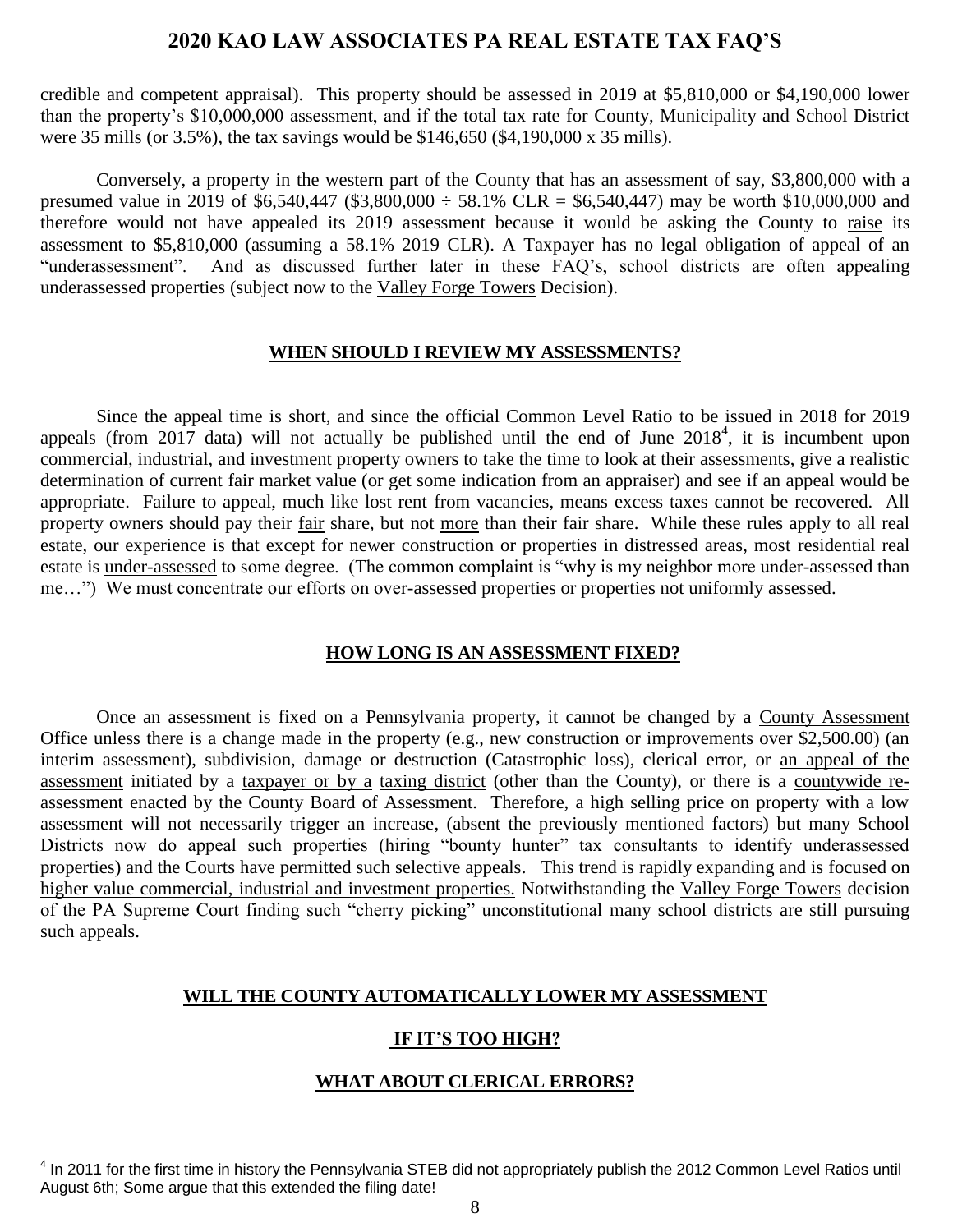If your property is <u>over</u> assessed, and therefore overvalued (or vice versa), the Board has <u>no</u> affirmative obligation to reduce it absent an appeal by the taxpayer (for the Board to do so would be illegal). Excess taxes paid as a result of an unappealed overassessment in a particular year are simply lost. In certain limited circumstances, clerical errors may be corrected retroactively up to six (6) years by appeal of the Taxpayer. A clerical error may be measurement or quality of the property but it is not simply a difference of fair market value.

#### **HOW CAN REDUCING REAL ESTATE TAXES INCREASE**

#### **THE VALUE OF A PROPERTY? ("TAXLOAD")**

<span id="page-8-0"></span>Income properties are generally valued by appraisers for tax purposes on a capitalization of the property's stabilized net operating income (NOI) (before debt service, depreciation or amortization), but after some deduction for a reserve for replacement. Real estate taxes are normally deducted as an expense to reach the NOI but since the property may be overtaxed, how is this taken into account?

The appraisal profession has developed a method in which the NOI is determined before deducting real estate taxes. Then, after a capitalization rate ("cap" rate) is determined, the effective tax rate is added to the "cap" rate to get a tax adjusted cap rate and this is divided into the NOI before taxes. The cap rate is a percentage which, in effect, reflects the estimation of a fair rate of return on an investment on date of appraisal after taking into consideration such factors as risk of loss vs. potential of appreciation compared to the expectation of the money markets for a "safe" investment at a point in time. For example, in 2017-2019, when banks were paying 2-3% or less on savings accounts, the money markets expected a lower rate of return, even as risk rose, than in the 14-16% CD savings rate days of the early 1980's! Today 1-2% CD's are normal. An acceptable rate of return, at a point in time, might go up or down, depending upon market expectations for a particular property, its neighborhood, or a perceived higher risk.

Example 1: Assume a rental income property in Radnor Township, Delaware County with an assessment of \$9,750,000, which equates to a presumed value of \$15,000,000.00 at the 65% Common Level Ratio in Delaware County used for 2017, with real estate taxes of \$308,602 (\$9,750,000 x 31.6515 (using 2017 County and Township and 7/1/16-17 School mills). Assume a hypothetical applicable capitalization rate of 6.5% (acceptable rate of return) for the property at this time. If the Net Operating Income ("NOI") after deducting real estate taxes is \$700,000.00, and you capitalize that at 6.5%, you get a value of \$10,769,231. But, if you take the NOI before deduction of real estate taxes, i.e., \$1,008,602 [\$700,000.00 + \$308,602], and capitalize it at 8.5573% [6.5% cap rate plus the effective tax rate of 2.0573% (i.e., Total millage of 31.6515 times the 65% Common Level Ratio], you get a fair market value of  $$11,786,451$   $$1,008,602 \div 8.5573\%$ ], which is still less than the assessed/presumed value of \$15,000,000, but \$1,017,220 higher than NOI at 6.5%. This assumes that the property will then be appealed and properly assessed at \$7,661,193 (\$11,786,451 X .65), on which the tax would be \$242,488, not \$308,602. Thus a value enhancement of \$1,017,220 (\$11,786,451 - \$10,769,231) and a tax reduction of \$66,614.

Example 2: Assume the property were in the Borough of Yeadon, Delaware County, with a 2016 assessment of \$1,000,000, equating to \$1,474,926 FMV (\$1,000,000 ÷ 67.8% - CLR for 2016), with an NOI after real estate taxes of \$80,000 and before deducting taxes of \$138,584 [\$80,000.00 + \$58,584.00] The \$80,000 NOI after taxes capitalized at 6.5% is a \$1,230,769 Fair Market Value. Assuming a capitalization rate of 6.5% plus (58.5840 mills x 67.8%) tax load factor of 3.97%, the overall tax adjusted cap rate would be 10.47%, which divided into the assumed \$138,584 NOI before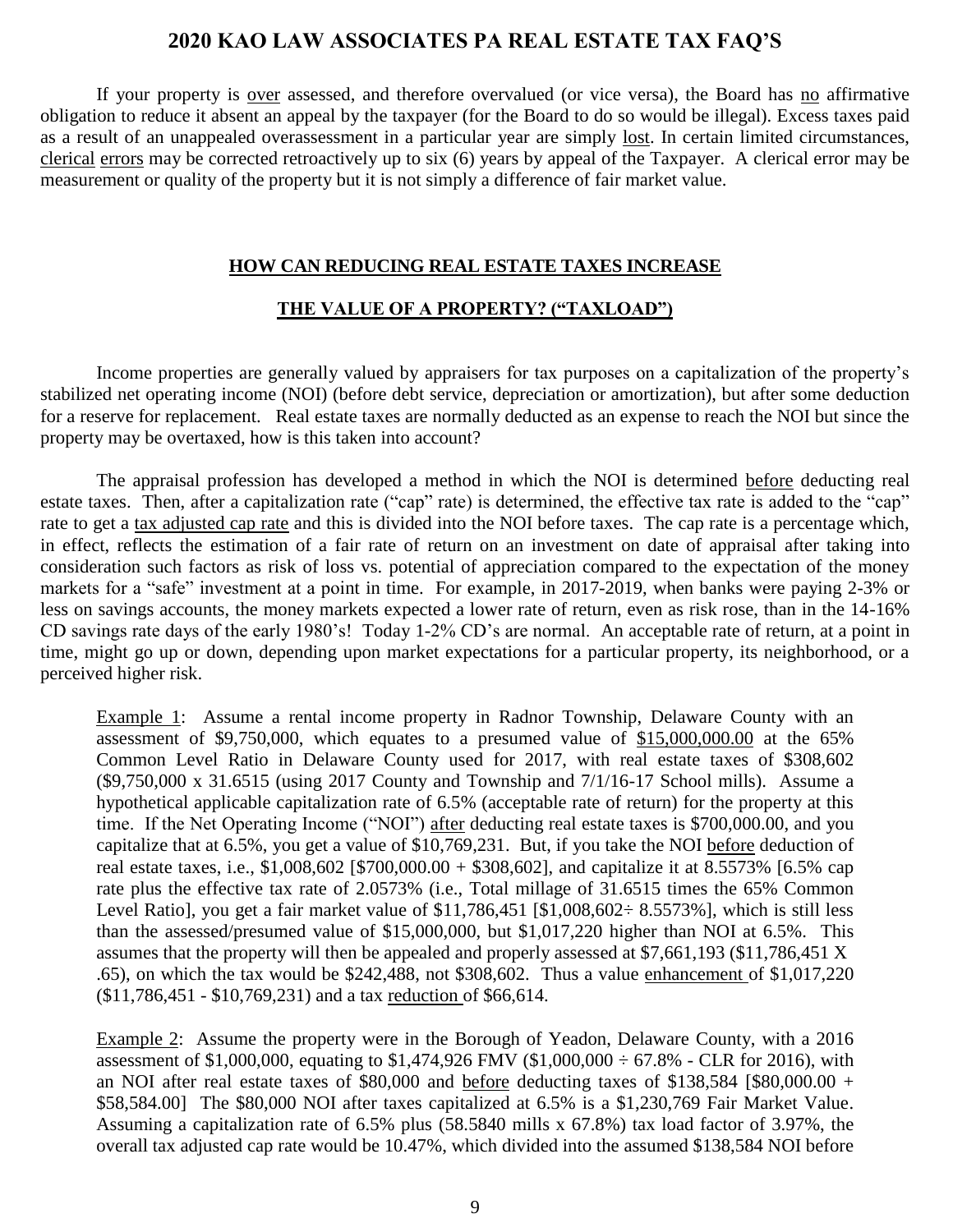taxes, results in a \$1,323,629 Fair Market Value amount and an assessment of \$897,420 (\$1,323,629. x 67.8%).

<span id="page-9-0"></span>In the second example, there is a value enhancement of  $$1,323,629$  -  $$1,230,769$  =  $$92,860$  and a tax reduction of \$102,580 (\$1,000,000 – 897,420 = \$102,580 Assessment) X 58.5840 mills = \$6,009.50. (A 6.5% "cap rate" was used for the ease of the examples. "Cap" rates can vary.)

#### **WHEN AND HOW DO I FILE THE APPEAL AND**

#### **WHEN IS THE BOARD OF ASSESSMENT HEARING?**

The Statutory Appeal date is September 1 of the year preceding the tax year except that under 53 Pa.C.S.A 8844(c)(3) 2nd Class A (*Bucks),* Delaware and Montgomery County) through Eighth Class Counties can pick a date between August 1 and September 1 and most have picked August 1 (Berks County chose August 15). If an appeal is warranted, an appeal must be filed in writing with the appropriate County Board of Assessment Appeals on or before the appeal date of each tax year, with the exception of the City of Philadelphia (a First Class County), which is due the first Monday of October, and Allegheny County (a Second Class County), which is due the last day of March for its current tax year (except during Reassessment). Each County has its own separate form and procedure to follow with requirements ranging from "informal" to strictly formal. Once an appeal is filed, the Board notifies the taxpayer of a hearing date at least thirty (30) days following such notice. Except in Philadelphia and Allegheny Counties, most other County Board hearings are held in August and September. Procedures before the Boards vary widely depending upon the County, with many Counties promulgating extensive rules many of which are on the County Board's web pages.

The 2020 tax year appeal dates for a sampling of Counties is as follows:\*

| <b>Berks County</b>   | 2020 | 8/15/2019 | <b>Lancaster County</b>  | 2020 | 8/1/2019                             |
|-----------------------|------|-----------|--------------------------|------|--------------------------------------|
| <b>Bucks County</b>   | 2020 | 8/1/2019  | <b>Montgomery County</b> | 2020 | 8/1/2019                             |
| <b>Chester County</b> | 2020 | 8/1/2019  | Philadelphia County      | 2020 | $10/7/2019$ (1 <sup>st</sup> Monday) |
| Dauphin County        | 2020 | 8/1/2019  | <b>York County</b>       | 2020 | 8/1/2019                             |
| Delaware County       | 2020 | 8/1/2019  | Lehigh County            | 2020 | 8/1/2019                             |

\*Note: A County could change the date between 8/1 and 9/1 in 2019 – so always check.

 Also a County performing a county-wide reassessment must give written notice of the new assessment for the following year on or before July 1 of the preceding year and give 40 days to appeal to the Board of Assessment Appeals.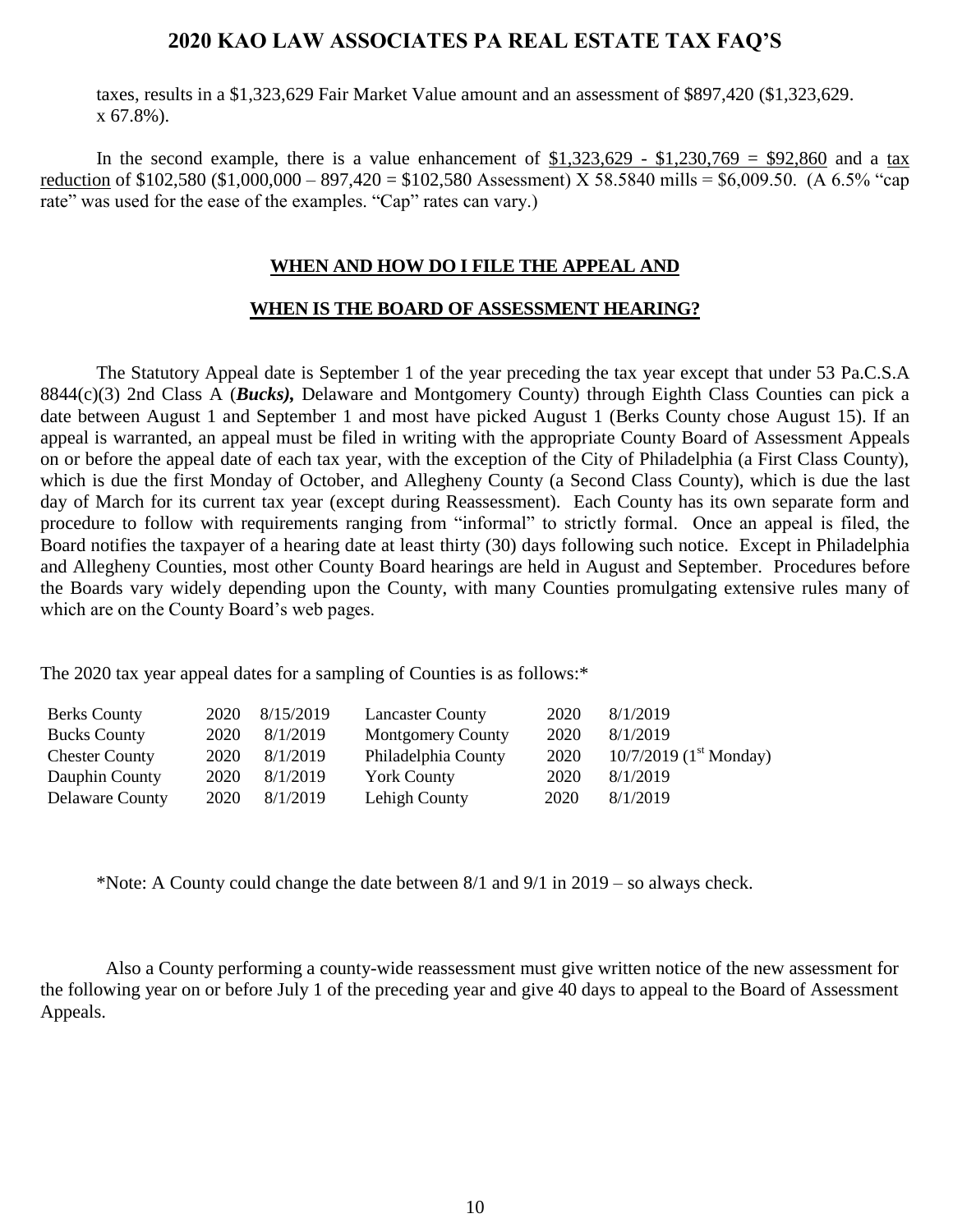#### **IS THERE A BOARD FILING FEE? COUNTYWIDE REASSESSMENT**

<span id="page-10-0"></span>Many Counties charge a filing fee to file an annual appeal to their Board of Assessment Appeals. For example as of June 1, 2019 the following fees are charged:

Bucks County [\$50Residential/\$225 Commercial Industrial] Chester County [\$25 Residential/ \$50 Commercial Industrial] Cumberland County [\$10-\$25 Residential / \$75-\$150 Commercial Industrial] Dauphin County [\$25 Residential/\$100 Commercial Industrial] Delaware County [\$50 Residential/\$100 Commercial Industrial] Lackawanna County [\$35 Residential/\$125 Commercial Industrial] Montgomery County [\$50 Residential/\$200 Commercial Industrial] Philadelphia County [\$-0- Residential/Commercial/Industrial]

Many others also have a filing fee to the Board of Assessment Appeals (the legality of such fees is questioned). One should confirm the filing date and fee. These dates and fees do not apply in the year of a countywide re-assessment, or an interim assessment. (Forty (40) days from notice) On appeal of a Board of Assessment's decision to the County Court of Common Pleas, (due 30 days from date of Board's notice of change or no change) there is always a court filing fee, which varies by county. Some counties now have a filing fee for every document filed in the Court.

#### **WHAT HAPPENS AT THE BOARD OF ASSESSMENT APPEALS HEARING?**

<span id="page-10-1"></span>At the County Board hearing, in a typical appeal, the taxpayer is expected to present a case to the Board establishing a fair market value of the property as of the filing date, e.g. 8/1/19 for 2020 Delaware County Appeal, which is less than the value implied by the assessment.<sup>5</sup> This is typically accomplished by an appraisal report and/or testimony from an independent appraiser, although occasionally an owner's testimony alone, or a settlement sheet for a recent sale in some residential cases may be sufficient. Taxing districts frequently send their counsel to Board hearings and cross examination of the taxpayer's expert appraiser is permitted. In some Counties, the owner is required to be present, although many taxpayer's lawyers have the owner provide a Power of Attorney or Warrant of Attorney, authorizing the lawyer to appear and act on behalf of the owner. Many Counties expect the appraiser to be present, although for these purposes some Counties treat residential properties differently than non-residential properties (questionable under the statute and the Pennsylvania and Federal Constitutions) and in many instances an appraisal report must be submitted in multiple copies 7 to 20 days before the hearing to be considered by the Board. Generally, County Boards do not permit an appraiser or other non-attorney tax consultant or "representative" to appear before them without an owner or the owner's attorney also being present (to avoid the Unauthorized Practice of Law by the non-attorney tax consultant "representative' which is a Misdemeanor) and such Boards typically give little weight to value testimony of an appraisal or valuation "expert" or "consultant" who is compensated on a contingent basis. (And such an appraisal violates the Uniform Standards of Appraisal Procedure USPAP and/or local Board's own rules). <sup>6</sup>

 $5$  Of course, if one is seeking a reduction for catastrophic loss, or a correction of erroneous information, there would be a different date and a different proof, as would be the case where a School District appeals to the Board to seek an increase based upon a recent sale. See also Downingtown.<br><sup>6</sup> It is illegel fo

It is illegal for a non attorney to represent a taxpayer at a Board Hearing or in court. 42 Pa.C.S.A 2524; see also Westmoreland v. R.T.A., 767 A.2d 1144 (PA Cmmwlth. 2001).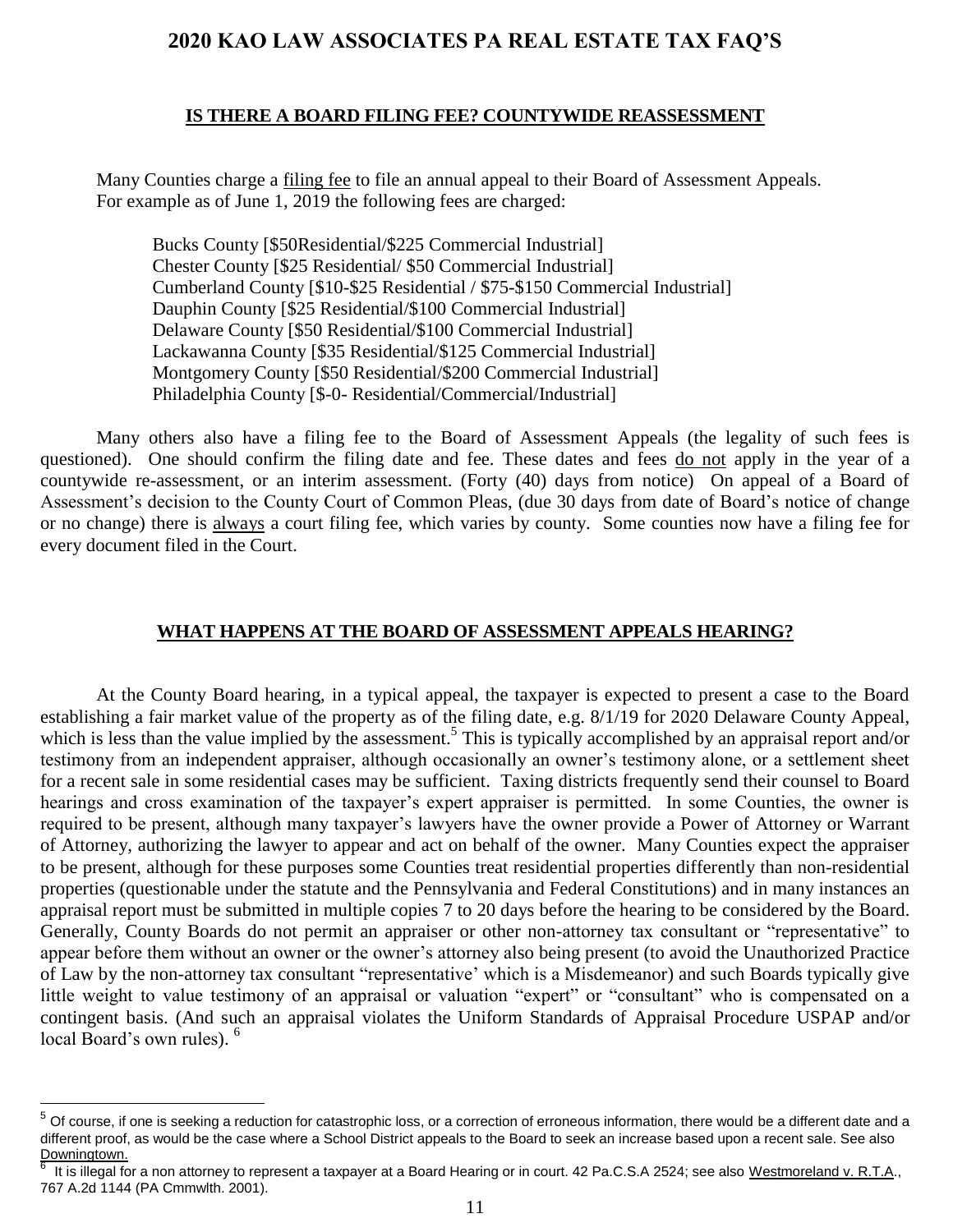Often, the taxpayer's counsel will conclude that, for a variety of reasons, the Board will not make any change in assessment at that Board level regardless of testimony or evidence presented, and counsel may decide to not produce any information and simply take a denial for appeal to Court. Where some counties have a habit of denying any requested change, it is often strategically advisable not to spend the money on an appraiser, only to be denied. The Board appearance or denial taken by the Owner or Attorney Representative cannot be avoided if an appeal to Common Pleas Court is indicated however, since otherwise this would be deemed an abandonment or withdrawal which cannot be appealed to Court.

#### **DO I NEED AN APPRAISAL AT THE BOARD HEARING?**

<span id="page-11-0"></span>Unquestionably, a complete appraisal may be helpful at an appeal hearing before most Assessment Appeal Boards. However, often a property owner, particularly of large or complex properties, is unwilling or unable to obtain a formal appraisal of the property because of time or money constraints by the time of the Board appeal. Assuming that there is a case to be made for a fair market value lower than the implied value, and in light of the fact that an appeal of a denial to the Court of Common Pleas of the County may be made by either party which provides the appellant with a <u>de novo</u> trial, very often no testimony is given to the Board but a "denial" is simply requested with appropriate appeal to the Court of Common Pleas. In some counties there is such a backlog of cases to be tried, that spending money on an appraisal for the Board Hearing may not be wise, because by the time the case comes to trial, the appraisal will be stale and have to be updated for value for each year under appeal doubling the cost of appraisals. Appraisals may also now need valuations and assessment ratios of comparables per *Downingtown.*

#### **WHAT HAPPENS IF THE BOARD OF ASSESSMENT DENIES FULL RELIEF?**

<span id="page-11-1"></span>Once a written decision of the Board is received, either granting some reduction or denying the appeal, if a further appeal is appropriate, it must be made by the Taxpayer's lawyer within thirty (30) days from the date of the Board decision to the Court of Common Pleas of the County. The Court trial is de novo, meaning that nothing which transpired at the Board level is considered to be of record (except that any Board ordered reduction immediately goes into force on January 1st of the tax year following the Board decision – (July 1 for School tax) and the entire case must be presented again (often in greater substance) to the Court.<sup>7</sup> Depending upon the County, there is frequently negotiation between the taxpayer's lawyer and the taxing district's lawyer (the School District's lawyer is often "lead" counsel because typically, the School District has the most revenue at stake (usually 80+%), but in other Counties the County's lawyer is lead counsel) toward an amicable resolution but once the case is listed for trial (which can be anywhere from 6 to 24 months following appeal to Court) the taxpayer must have a formal appraisal ready with testimony from the preparer, as must the taxing district be ready to present its case. (The final result after Court appeal also does date back to the first day of the tax year appealed.) Some County Court Rules require submission of an appraisal by the Appellant within 60 days after appeal to Court and an exchange within Taxing Districts. Non-residential (e.g. income) Properties have more complex rules.

#### **WHAT INFORMATION MUST I PROVIDE ABOUT THE PROPERTY IN COURT?**

<span id="page-11-2"></span>Some Counties permit Court "Discovery" in the form of extensive Interrogatories (written questions to be answered by the owner) or Deposition (oral questioning of a witness). Some Counties limit the required exchange

 7 Some exceptions for tax exemption cases.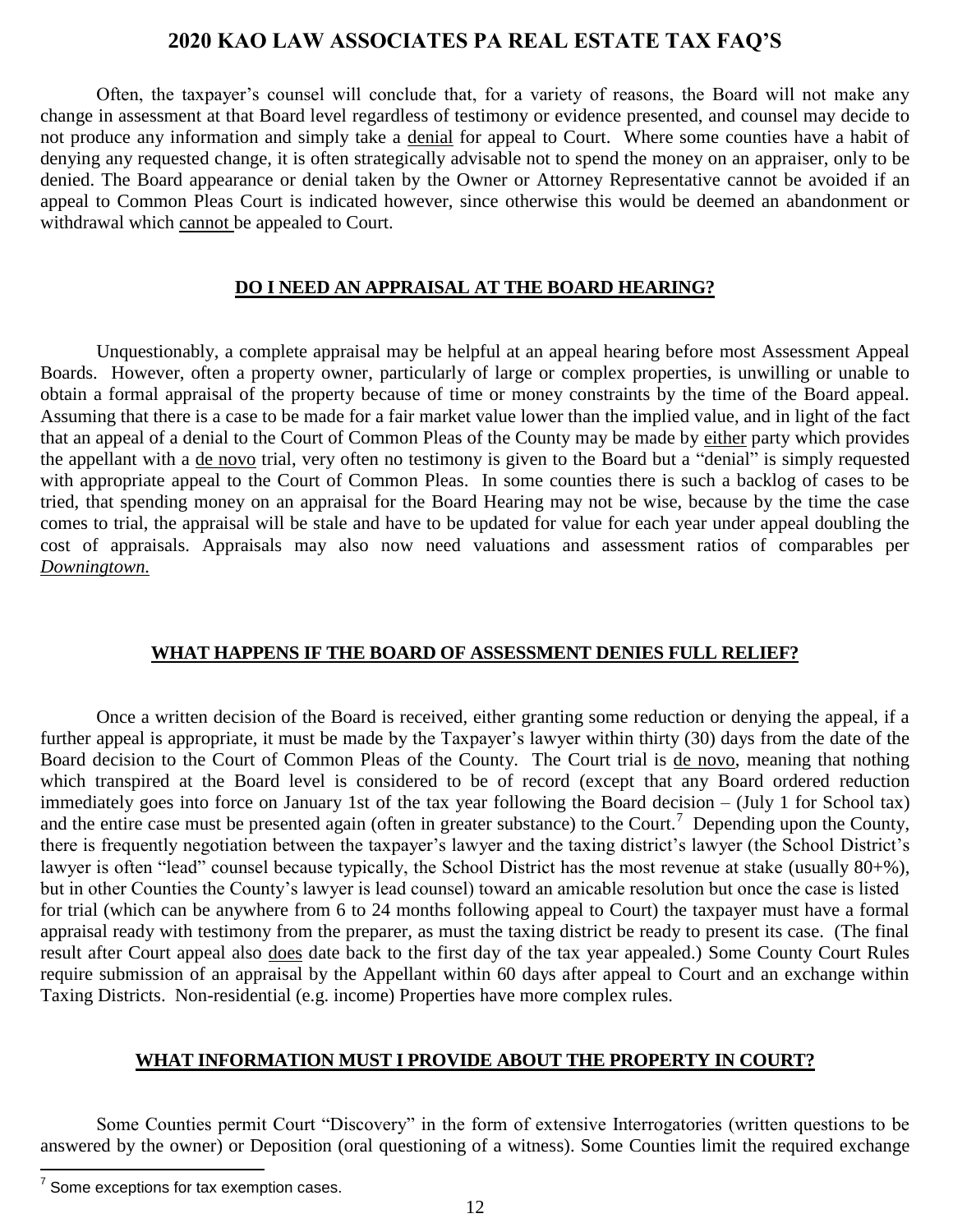of information typically to a rent roll, copies or extracts of leases, and three years of Income and Expense Statements on an income property with an exchange of appraisals (only the appraisal to be used at trial is relevant and admissible although taxing districts often seek old appraisals). After extensive review and preparation of trial, the case is then listed and tried before a County Common Pleas Judge without a jury, who, after considering all of the evidence, which is typically appraisal testimony from each side and after weighing what evidence including expert appraisal evidence is competent and credible, reaches a determination of fair market value and applies the Common Level Ratio (s) to determine the appropriate assessment for each year under appeal. Some Counties (Delaware, Washington and Allegheny) require that the case first be presented to an arbitration panel, a Master, or Board of Viewers with an appeal (de novo) then being permitted to the County Court of Common Pleas.

#### **HOW IS FAIR MARKET VALUE DETERMINED?**

<span id="page-12-0"></span>By statute, the Court must consider the three approaches to value: the Income approach, the Comparable Sales ("market") approach, and the Cost approach to value, with the respective weight of each of these factors being at the discretion of the Judge to decide what a willing buyer would pay a willing seller, neither being under any constraint to buy or sell. Typically, the Judge weighs the evidence on these approaches, i.e., the expert testimony by each side's appraiser. Experience suggests that the Cost Method is usually the least persuasive except for newer or special purpose properties or unusual circumstances. Income is most relevant in rental properties and comparable sales the most relevant for commercial, industrial, and residential properties.

#### **CAN A PARTY APPEAL THE COURT'S JUDGMENT?**

<span id="page-12-1"></span>Once a decision is rendered by the County Common Pleas Judge, either side may appeal this decision to the Pennsylvania Commonwealth Court (uncommon) which must hear the appeal. Upon the decision of the Commonwealth Court, after briefs are filed and oral argument made by the various attorneys, any party unsatisfied with the decision of that Court can petition the Pennsylvania Supreme Court asking that the Court consider granting a review, which is discretionary to that Court (and very rare).

#### **CAN A TAX APPEAL CASE BE SETTLED PENDING APPEAL?**

#### **WHAT ABOUT SUBSEQUENT TAX YEARS?**

<span id="page-12-2"></span>At any stage in the case after the filing of the appeal to the County Court of Common Pleas, the parties can reach an amicable settlement at which time, in lieu of further trials and appeals, a stipulation to an agreed court order between the counsel for the owner and the taxing districts sets the assessment and fair market value for the years involved. An appeal of one tax year, as long as that appeal is pending in the Common Pleas Court, acts as an appeal of subsequent years although strategically it may be worthwhile to file an appeal of a subsequent tax year at the Board level as a protective measure. (Some Boards think they can prevent this approach.) If a case is appealed to and pending in the Commonwealth Court or Supreme Court, it is necessary for the taxpayer to file an appeal of subsequent years at the Board level to keep the appeal going for the subsequent years if desirable to keep open. Pennsylvania case law prohibits setting assessments beyond the tax years before the court even if by a proposed Court Stipulation.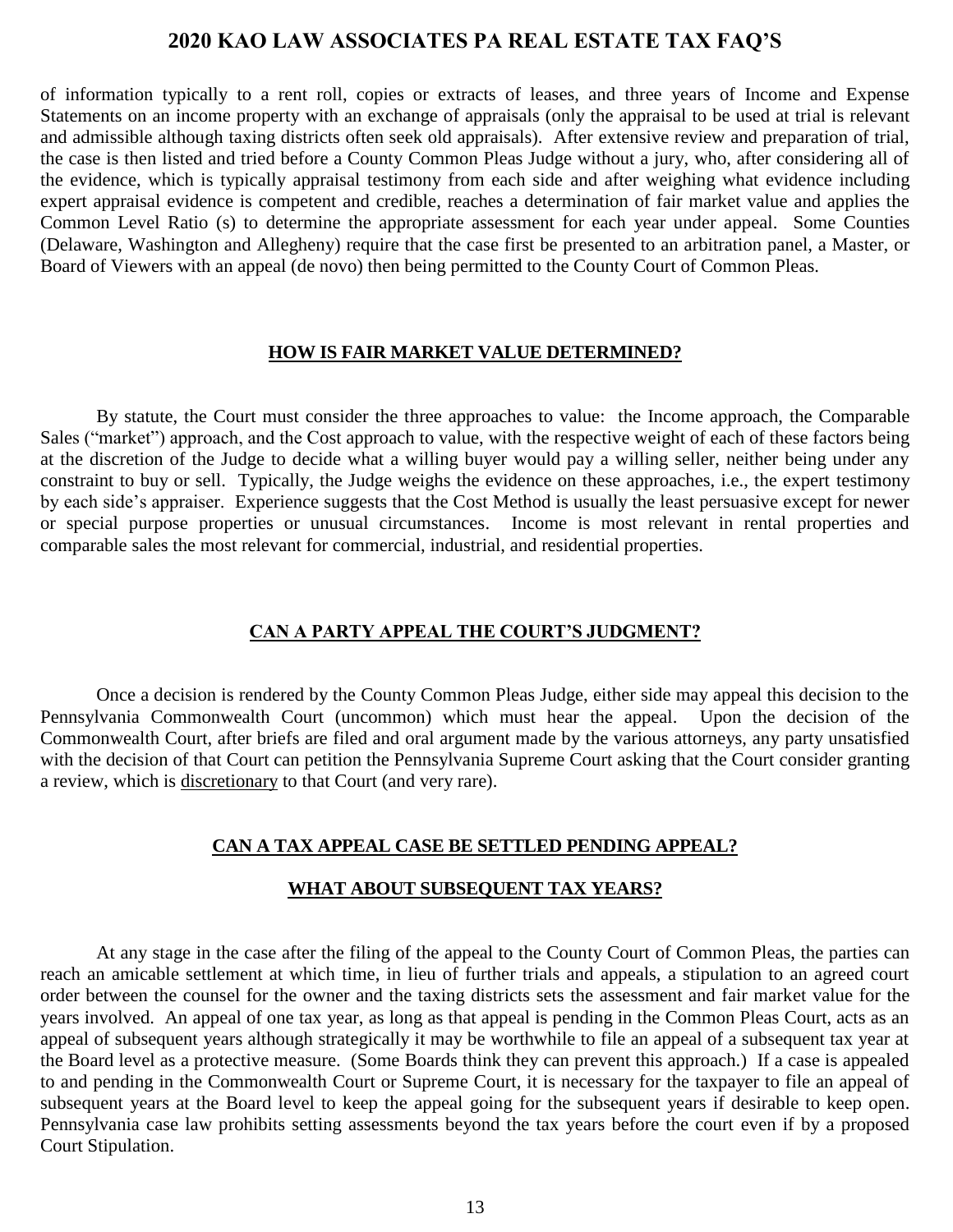While the filing date of the year before the tax year appealed is the final valuation date, the law is unclear if the same date a year later is used for the following year or years, or a January 1, of that year where the Court must determine an assessment for more than one year.

#### **IS THERE A DIFFERENCE BETWEEN REAL ESTATE VALUE**

#### **AND BUSINESS VALUE?**

<span id="page-13-0"></span>For assessment purposes, the Board and the Court may not consider any value other than the real estate value, i.e., the business value or special use of a particular location is not real estate value and cannot be assessed or taxed.

For example, a skilled nursing facility as an entity may have a certain value and many services, but this is a combination of real estate, business goodwill, equipment and the entrepreneurial skill in obtaining State licensure, certificates of need, that create the whole value. Only the real estate, i.e., something less than the whole "business value" may be taxed.

<span id="page-13-1"></span>Other examples of business value being mistakenly included in real estate value: fast food or other franchise chains; hotel/motel; trade name; automobile dealerships; special use manufacturing and warehousing facilities; sports (tennis, golf, etc.) facilities.

#### **DO I HAVE TO PAY THE TAXES WHILE UNDER APPEAL?**

#### **WHAT IF I PAY UNDER PROTEST?**

If you have appealed your assessment to court seeking to lower it you must nevertheless pay taxes in full at the current assessment. Failure to pay the tax may result in tax delinquencies and even a loss of the property at a tax upset sale or judicial sale, not to mention the 10% late payment fee and interest accruing on the unpaid assessed taxes. If the taxpayer pays each county, school or municipal tax with the statement on the check and with an enclosure letter "PAID UNDER PROTEST 25% must be escrowed by Taxing District per 53 Pa.C.S.A. § 8854(c) "the district may not use the 25% in its budget and must escrow these funds." Philadelphia and Pittsburgh are not bound by this and not all taxing districts honor this request. Philadelphia often reduces the tax bill pending appeal in anticipation of a reduction.

If you subsequently obtain a tax assessment reduction it relates back to the first tax year appealed. Current Pennsylvania Law permits interest to be paid on monies refunded (running from date of overpayment but at a very low rate) however since many tax appeals are ultimately settled amicably prior to an actual court trial, taxing districts' lawyers often require a waiver of interest on refunds. If a taxing district seeks an increase in tax and is successful, interest does not accrue until the Court Order assessing the increase and the tax payer usually has 60 days to pay at discount.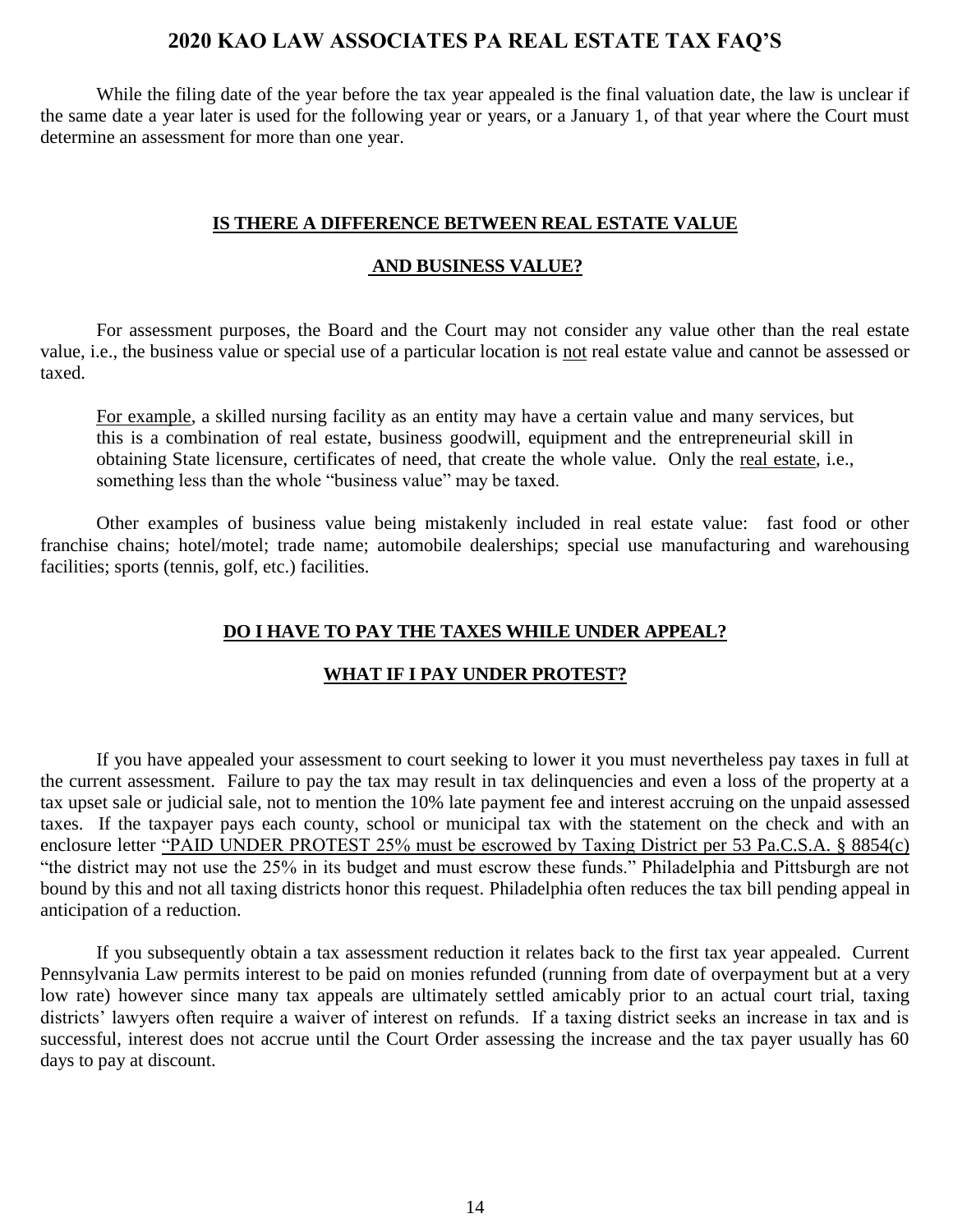#### **DO LONG-TERM LEASES AFFECT FAIR MARKET VALUE/ASSESSMENT?**

<span id="page-14-0"></span>A real estate owner who has entered into a long-term "arms length" lease contract fixing rental income to the landlord for a period of years may use that income stream capitalized to represent value (though lower than current fair market value) for purposes of a tax appeal even though lower than "fair market value" rent. Even the tenant who had negotiated the lower rent may argue (on behalf of its landlord if permitted by the lease) to reduce the real estate assessment because of the effect on the landlord, even though the tenant pays all taxes! A recent PA Supreme Court case indicates that improvements to such a leasehold property must still be currently valued and assessed.

Example: Many supermarket chains and the U.S. Postal Service entered into long-term leases in the 1960's, 1970's and 1980's, tying up the landlord for extended terms with multiple extension options, e.g., 20 years with three (3) 10-year options at very low rentals. Typically, these leases are "triple net" with the tenant being responsible for all taxes. Accordingly, the landlord sees no value to appealing excess assessments since all taxes are paid by the tenant! A vigilant tenant may obtain not only the benefit of a lower cost lease, but also reduced taxes on appeal because the real estate's value for tax purposes is in the hands of the lease-burdened landlord. But now improvements will be taxed. But a land lease, with e.g. tenant financed improvements, does not exempt the improvements.

#### **HOW DOES ENVIRONMENTAL CONTAMINATION AFFECT THE ASSESSMENT?**

<span id="page-14-2"></span><span id="page-14-1"></span>Environmental contamination can reduce and in some cases even eliminate the taxable value of real estate. You must prove the cost of clean-up and elimination of contaminants by appropriate experts at the time of trial. A true cleanup cost exceeding the fair market value of a property could reduce the assessment to zero.

#### **WHAT IS A COUNTYWIDE RE-ASSESSMENT?**

#### **SHOULD I APPEAL MY ASSESSMENT A YEAR OR TWO PRIOR TO**

#### **THE COUNTYWIDE REASSESSMENT?**

By law (except, questionably, in Philadelphia and Allegheny Counties), a County Board of Assessment may only re-assess the entire County (and not, for example, just a particular area or municipality – a so-called illegal spot assessment). Generally, re-assessment means to review and appraise every property in the County in a set "base year" with a view to setting the assessment initially at 100% of fair market value in the base year, usually a year or two before the actual assessment date as a base year at some PDR percentage (25%, 50%, 75% 100%) depending on County. As the annual STEB reports indicate, however, a 100% assessment rarely lasts a long time, or even a 50% PDR if chosen. The County may not put the Countywide re-assessment into effect until it has been completed for all municipalities in the County and in the same tax year with notice given by July 1 of the year preceding and then with 40 days to appeal to the Board. Obviously, if an assessment is raised, e.g., from 5.4% of value to 100% of value, and millages were unchanged, taxes would increase almost 2000%! The State law, therefore, requires that millage be reduced in the first year of the re-assessment so that the total tax revenue in dollars in the first year is not more than 100% of the previous non-revaluation year. (Or 110% with court approval.)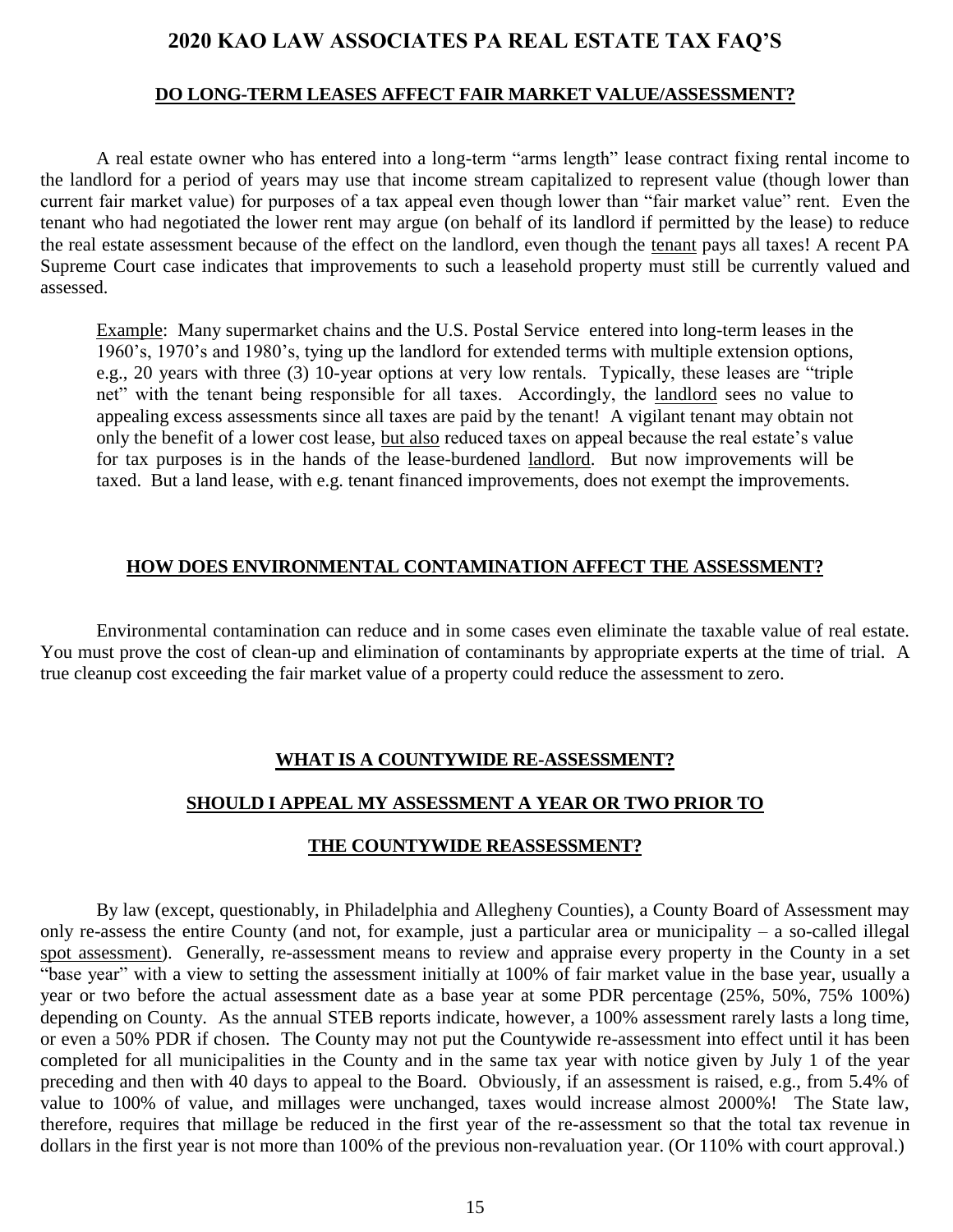In 2013 Philadelphia raised its assessments in a countywide re-assessment to 100% of fair market value effective in 2014. Lehigh County went from a CLR of 35.6% in 2013 to a 100% Predetermined Ratio for 2014 using 2012 Base Year value. Lancaster County did to go from a 75.5% CLR (100% of 2005 year values) to 100% of 2015 Base Year Value for 2018. In 2017 a Delaware County Judge ordered Delaware County to undergo a countywide re-assessment and as result the county is engaging a company named Tyler Technologies to re-appraise and assess all the properties in Delaware County. It is presently expected that this will not go into effect until 2021 (with the opportunity to appeal prior to July 1, 2020). Accordingly, unless an appeal is filed for the tax year 2020, any over-assessment for this year will not be questioned. In the process of filing an appeal it is the experience of our firm that if, for example, a 2020 Annual Appeal were filed using the August 1, 2019 valuation date, it is very close to what will probably be the valuation year for all of 2021, i.e., January 1, 2020. Accordingly, the reassessment often has knowledge of the pending appeal or can be made aware of it in the event that the proposed new county assessment at 100% is significantly different.

#### **WILL MY TOTAL TAXES INCREASE WITH A COUNTYWIDE RE-ASSESSMENT?**

<span id="page-15-0"></span>In the experience of this writer, commercial, industrial, and investment properties tend to be over-assessed or at least close to the Common Level Ratio while private residential properties tend to be under-assessed except for new construction or, occasionally, large or unusual residences. If all properties are brought to 100% of value at the same time, then previously under-assessed properties will have an increase while those close to or above the Common Level Ratio should have a decrease in taxes. All new assessments should be closely analyzed. Since hundreds of thousands of properties are re-assessed at once, there is little time to scrutinize and huge discrepancies can occur. Very few taxpayers whose properties are under-assessed in a new countywide reassessment, ask for the assessment to increase!

#### **CAN I ASK THAT MY PROPERTY BE ASSESSED AT BASE YEAR VALUE?**

<span id="page-15-1"></span>As above indicated, when a County re-assesses the entire County often a "Base Year" is chosen, meaning that all properties that are re-assessed are valued at some percentage of the value in a certain year. In Delaware County's 2000 Reassessment, 1998 was chosen as the base year. In Chester and Montgomery Counties, which reassessed in 1998, the year 1996 was chosen as the base year. Other counties vary. A recent PA Supreme Court decision concerning Allegheny County, Clifton, even questions base year validity.

It has been argued in Court that a taxpayer should be able to prove his property's worth as it sits today but as existing in the Base Year instead of values in the current year under appeal (multiplied by the applicable Common Level Ratio) based upon very specific statutory language. In many instances, value growth has not been uniform so a property worth \$1,000,000. in Radnor Township, Delaware County in 1998 and so assessed in 2000 at \$1,000,000 could be worth \$3,000,000 in 2019 today. Multiply that value times the 58.1% CLR would result in a higher assessment but proving the 1998 Base Year Value would make its assessment more uniform with other properties in the Township. The argument is used frequently in new construction and where School Districts initiate Welcome Stranger appeals. See also the Downingtown decision permitting proof of a ratio lower than the CLR for comparative properties, and Chartiers Valley*.* Our Firm is presently litigating two (2) Base Year cases in Delaware County which, often appeal to the Commonwealth Court, were recently remanded to the lower Court. We shall see.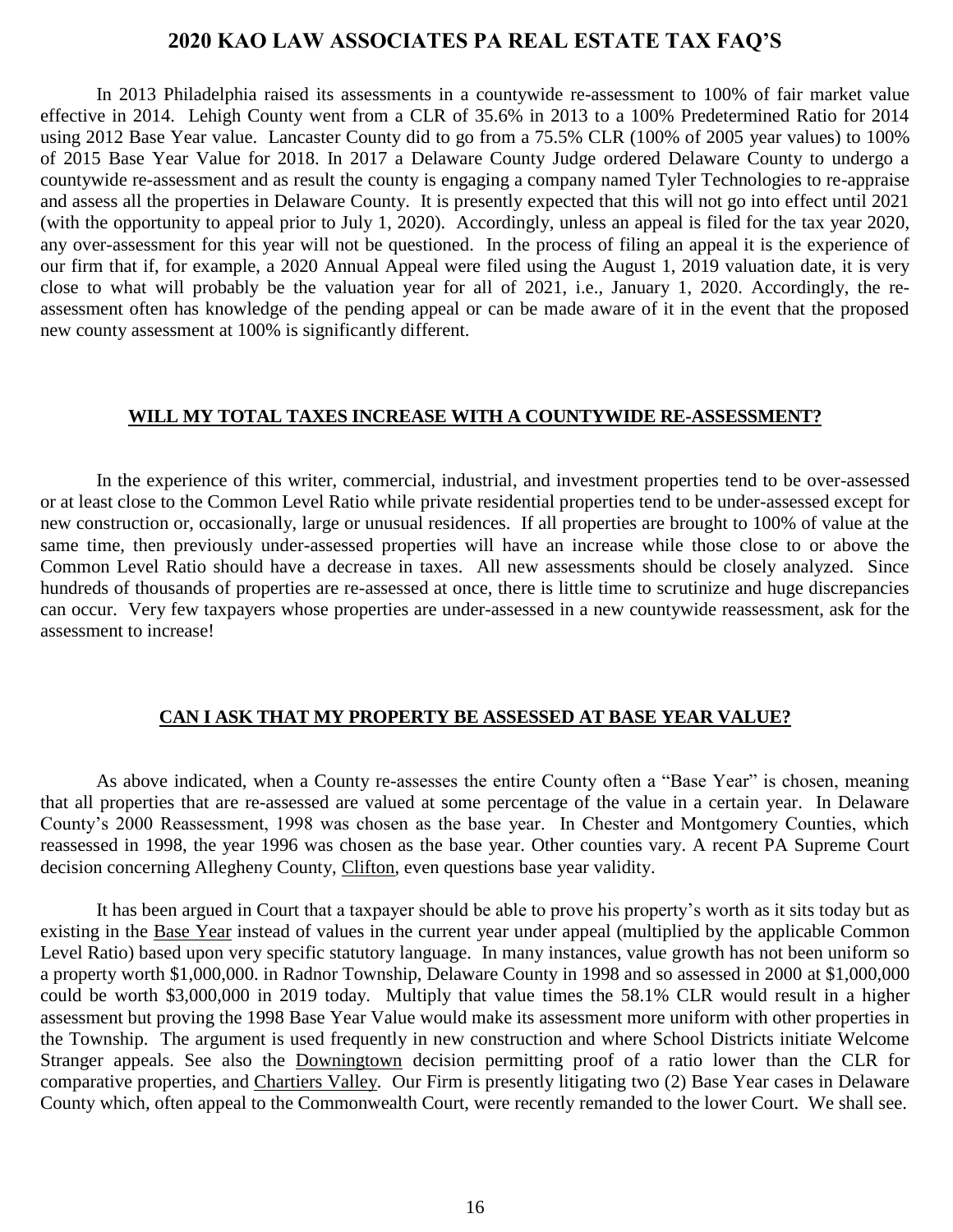#### **WHAT LAW GOVERNS TAX ASSESSMENT APPEALS IN PENNSYLVANIA?**

Prior to January 1, 2011, the authority for Pennsylvania's real estate tax assessment law came from three sources. The first was Title 72 of Purdon's Statutes (The General Assessment Law) the second was specific statutory provisions in Title 72 applying only to First Class Counties (Philadelphia), Second Class Counties (Allegheny) and Second Class A and Third Class Counties, and Fourth to Eighth Class Counties and the third was Pennsylvania Court decisions. In 2001, a commission was formed with the goal of simplifying and consolidating the assessment law for counties of second class A through eighth class. After ten years of work, Act 93 of 2010 was passed and became effective January 1, 2011. The aptly named "Consolidated County Assessment Law" replaced most of the assessment law previously under Title 72, (except that the General Assessment Law as affected by Specific First Class and Second Class County statutes was still applicable to First Class Counties, Philadelphia, and Second Class Counties, Allegheny) Consolidated County Assessment Law found a new home under Title 53 Pa.C.S.A. For the most part, the newly codified Consolidated County Assessment Law substantially reenacts the original General County Assessment Law, the Fourth to Eighth Class County Assessment Law, and the Second Class A and Third Class County Assessment Board Law pertaining to subjects of local taxation, and exemptions from taxation, and the method by which property is valued and assessed for taxation purposes. The new law, however, also codifies much of the case law that has existed alongside the statutory law. Several larger substantive changes include: telecommunication towers as a subject of taxation, (but excluding signs and billboards from taxation) the time period is extended in 4th to 8th class counties in which a property owner has to appeal following a countywide reassessment, a change has been made to reflect a Commonwealth Court decision which determined when interest begins to accrue on refunds due to a taxpayer, (the section states that it shall bear interest from the date of overpayment until the date of resolution) and a new section states that provisions concerning appeals shall not be construed to limit the right of an appeal based on an alleged violation of the "uniformity" requirements of the Pennsylvania Constitution in order to reflect the Supreme Court's decision in Downingtown. While these changes represent an attempt by the General Assembly to update an archaic property tax system, many experts believe additional changes are on their way. As long as the Pennsylvania Supreme Court continues to grapple with questions that remain unanswered by Pennsylvania legislators, property tax law throughout Pennsylvania will remain in a state of flux.

#### **HOW IS TAXATION IN THIRD CLASS CITIES DIFFERENT?**

<span id="page-16-0"></span>Not all Cities are created equal under Pennsylvania statutory law. Third Class Cities are particularly unique in that they may be, if elected, be assessed triennially.<sup>8</sup> A triennial assessment effectively sets an assessment for a property for a three year period. As a result, an assessment can only be appealed every three years, and absent any of the factors discussed above, (i.e. new construction, clerical errors, catastrophic loss) a properties assessment cannot be changed or appealed for three years. Additionally, all cities within Pennsylvania, meaning first class, second class, second class A and third class cities can elect a separate predetermined ratio from that of the county they are in. Under the Consolidated County Assessment Law cities can elect to be governed by §8868 of Title 53 Pa. C.S.A. which allows a city to use a separate predetermined ratio different from that used by the county. If a city elects to adopt an established predetermined ratio different from that used by the county, then the city must apply the ratio selected to the actual valuation of properties supplied by the county to determine the assessed value of properties for tax purposes. The established predetermined ratio selected by the city, if different from the ratio selected by the county, may be set at any value up to and including the actual valuation supplied by the county. In order to elect to become subject to this section, a city must do so by adopting an ordinance stating as much and filing it with the Commonwealth.

 $^8$  As of now there are 20 third class cities operating under a commission form of government; thirteen cities have optional charters under the Optional Third Class City Charter Law of 1957; three have option plans under the Home Rule Charter and Optional Plans Law; and 19 have home rule charters. See, Pennsylvania Local Government Commission, Third Class City Code Recodification: Executive Summary.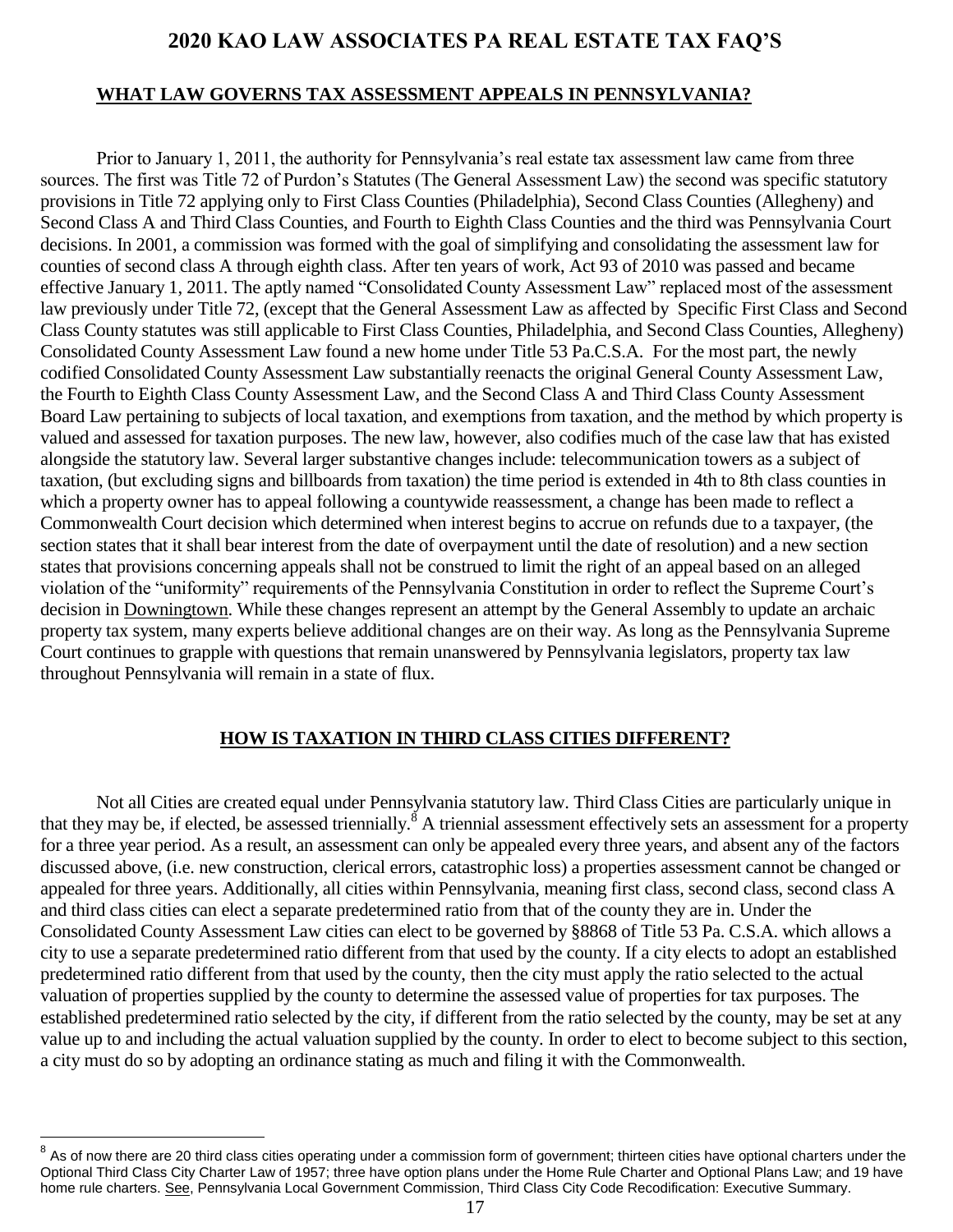NOTE THE CITY OF CHESTER IN DELAWARE COUNTY USES A TRIENNIAL SYSTEM OF ASSESSMENT AND 9/1/17 WAS THE APPEAL DATE OF ITS TRIENNIAL FOR 2018-2019-2020. BOTH THE CITY FOR CITY TAXES AND CHESTER-UPLAND SCHOOL DISTRICT USE THIS SYSTEM FOR SCHOOL TAXES. UPLAND AND CHESTER TOWNSHIP USE THE COUNTY ASSESSMENT FOR TOWNSHIP AND BOROUGH TAX AND CHESTER UPLAND SCHOOL TAXES WITH A MODIFICATION TO REFLECT DIFFERING TAX ASSESSMENT RATES. MANY LAWYERS BELIEVE THE CHESTER SYSTEM IS ILLEGAL, THAT THE CITY IS NO LONGER ENTITLED TO USE A TRIENNIAL TAX SYSTEM, AND IN ANY EVENT THE CITY ASSESSMENT SYSTEM MUST USE THE VALUES WHICH IT DOES NOT PRESENTLY DO AND THAT IT CAN NOT HAVE A RATIO OF ASSESSMENT DIFFERENT FROM THE COUNTY .

#### **CATASTROPHIC/CASUALTY LOSSES**

Pennsylvania's County Real Estate Tax Assessment Law at 53 Pa.C.S. Section 8815 provides that taxpayers who have suffered **Catastrophic Losses** to their property have the right to file an appeal to the Board of Assessment Appeals of the county in which the property is located within the time period ending with **the later of the remainder of the county fiscal year in which the catastrophic loss occurred or within six (6) months of the date on which the catastrophic loss occurred**.

**Even if the loss is partially or fully insured there is no offered reduction in the potential Catastrophic Loss assessment reduction until reconstruction is complete.**

The County Board after an appeal hearing must reassess the affected property to reflect the loss in value of the property **from the date of the loss** to the end of the taxable year. (The reduced assessment continues in effect into the following tax year.) Any property improvements made subsequent to the catastrophic loss date in the same tax year are not added to the assessment roll for the remainder of that tax year but must be added for the following year usually after occupancy and use. Of course, it typically takes nine (9) to fifteen (15) months for repair/reconstruction of the restored property until completion and then re-assessment (known as an Interim Assessment increase) so the period of reduced real estate taxes can be substantial.

Section 8815 (c) defines the term "catastrophic loss" as meaning "any loss due to ... fire, flood or other natural disaster which effects the physical state of the real property and which exceeds fifty (50) percent of the market value of the real property prior to the loss. ..."

Market value after the loss should be determined by appraisals but the present presumed market value (before the loss) would be determined by dividing the current total assessment by the current Common Level Ratio (CLR) applicable to the county for the tax year in question.

 Occasionally property subject to a catastrophic loss may have had an excessively low assessment before the loss so that requesting a reduction may result in a new higher assessment being put in place after replacement/repair such that the 9-15 months' savings may not be justified.

 The particular advantage to the PA Catastrophic Loss rule is that while an annual assessment appeal in PA is always prospective for the <u>following</u> tax year, the annual appeal must be filed (except for Allegheny County) in the year preceding that year. The filing date, which is also the valuation date, varies in counties between August 1 and September 1 of the preceding year except Philadelphia which is the first Monday in October and Allegheny County) and is effective for the following January 1, for County and Municipality tax and July 1, for the school tax. Further, absent a timely and qualifying Catastrophic Loss Appeal, the first appeal that could be filed a property damaged after the annual filing date for the property would be, e.g., in Delaware County, on or before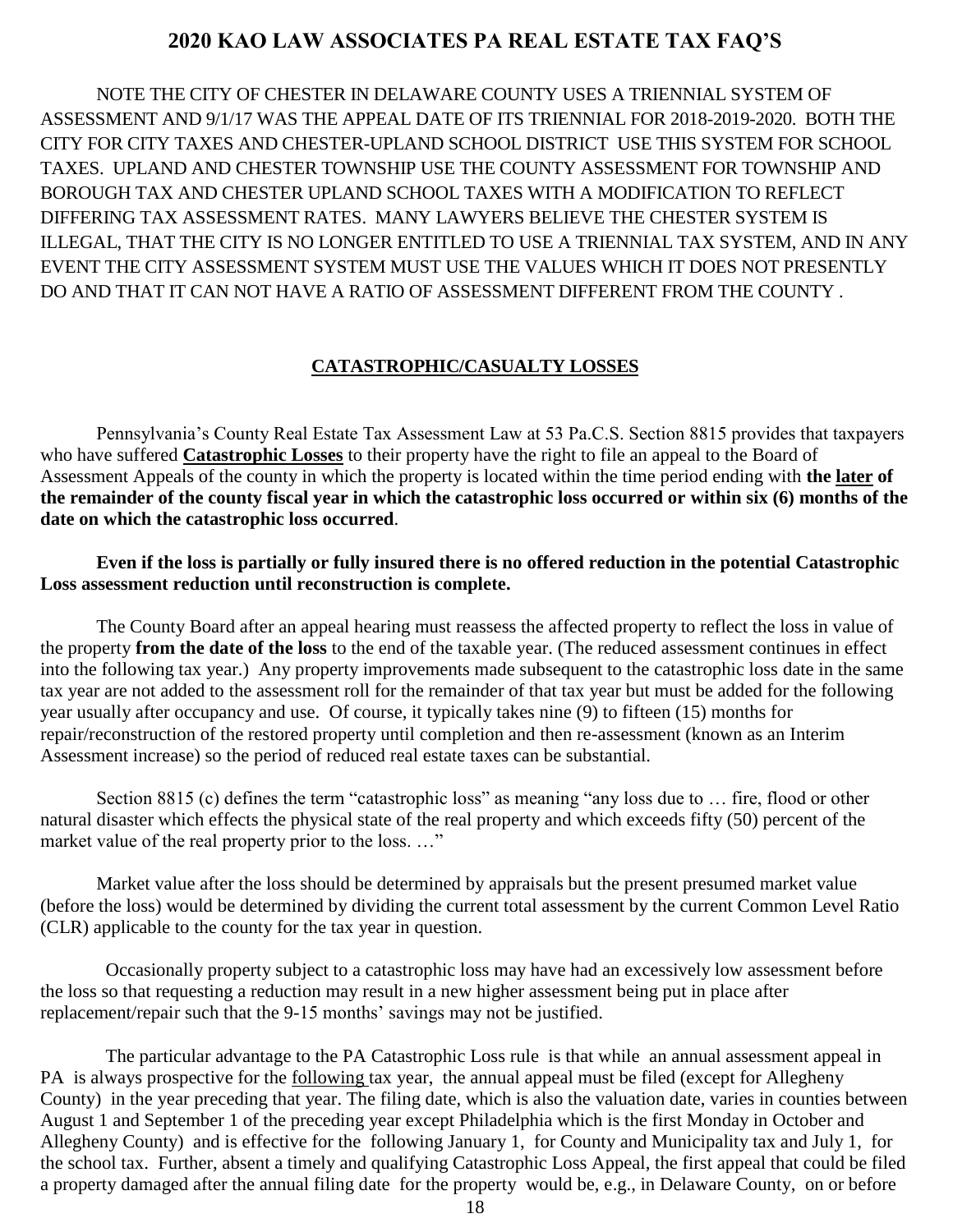August 1, 2019 only effective for the January 1, 2020 county and municipality and June 30, 2019 school years (assuming no reconstruction). (See Special rules for Philadelphia and Allegheny Counties and Counties undergoing a county-wide reassessment)

#### **SHOULD I USE THE SERVICES OF AN ATTORNEY OR**

#### **A "TAX CONSULTANT" TO APPEAL MY TAXES?**

<span id="page-18-0"></span>As indicated above, tax consultants typically are not attorneys and as such cannot legally process an appeal beyond the Board of Assessment level. Most Boards of Assessment have rules which restrict the appearance of tax consultants without at least the owner being present since such a practice is the practice of law without a license ("Unauthorized Practice of Law"). A tax appeal involves not only a difficult question of value (many tax consultants are or were very qualified appraisers), but also complex issues of law and procedure. Many Pennsylvania Court decisions even

affect the normal appraisal approaches (e.g., the long-term lease doctrine). An attorney generally will present the opinion of an independent appraisal expert whose report is prepared and presented after taking into account the appropriate legal complexities explained by the attorney. Further, experienced tax attorneys are aware that for certain larger or more complex properties, or in some Counties for most properties, little relief will be given at the Board level without the real possibility or actuality of appeal to Court for a de novo trial. An appraiser licensed in Pennsylvania cannot give an opinion of value where the appraiser's compensation is tied to a monetary result. Nor can that person "represent" the owner at a Board of Assessment Hearing or other venue.

While the Pennsylvania Rules of Professional Conduct For Lawyers ethically restrict attorneys from inperson or telephone solicitation of new clients, tax consultants and other non-attorneys are not so restricted. Therefore, the apparent interest of a tax consultant soliciting a potential tax appeal client should not be confused with the seeming reticence of an attorney who is subject to a much greater restriction upon initial client contacts which, in Pennsylvania, are limited to a directed mailing without prior personal contact. Professional legal representation is a must. The Commonwealth Court of PA has held that non-lawyer tax consultants appearing before a Board of Assessment are engaging in the Unauthorized Practice of Law, a Misdemeanor in Pennsylvania and an Unfair Trade Practice.

<span id="page-18-1"></span>Warning: On September 21, 2017 a "Tax Consultant" and doing business as Appleton Chase Cohen & London ("Appellant'), a fictitious business name, consented to an Order of The Court of Common Pleas of Chester County No. 2016-08843 in response to a Complaint of the Attorney General of Pennsylvania, that an individual who is not licensed to practice law in Pennsylvania or any jurisdiction (nor a PA licensed Real Estate Appraiser) and who operates under the fictitious name of a non-existent person "Daniel J. Cohen" was in violation of the PA Consumer Protection Law and Unauthorized Practice of Law Statute. See the Court Docket for further information.